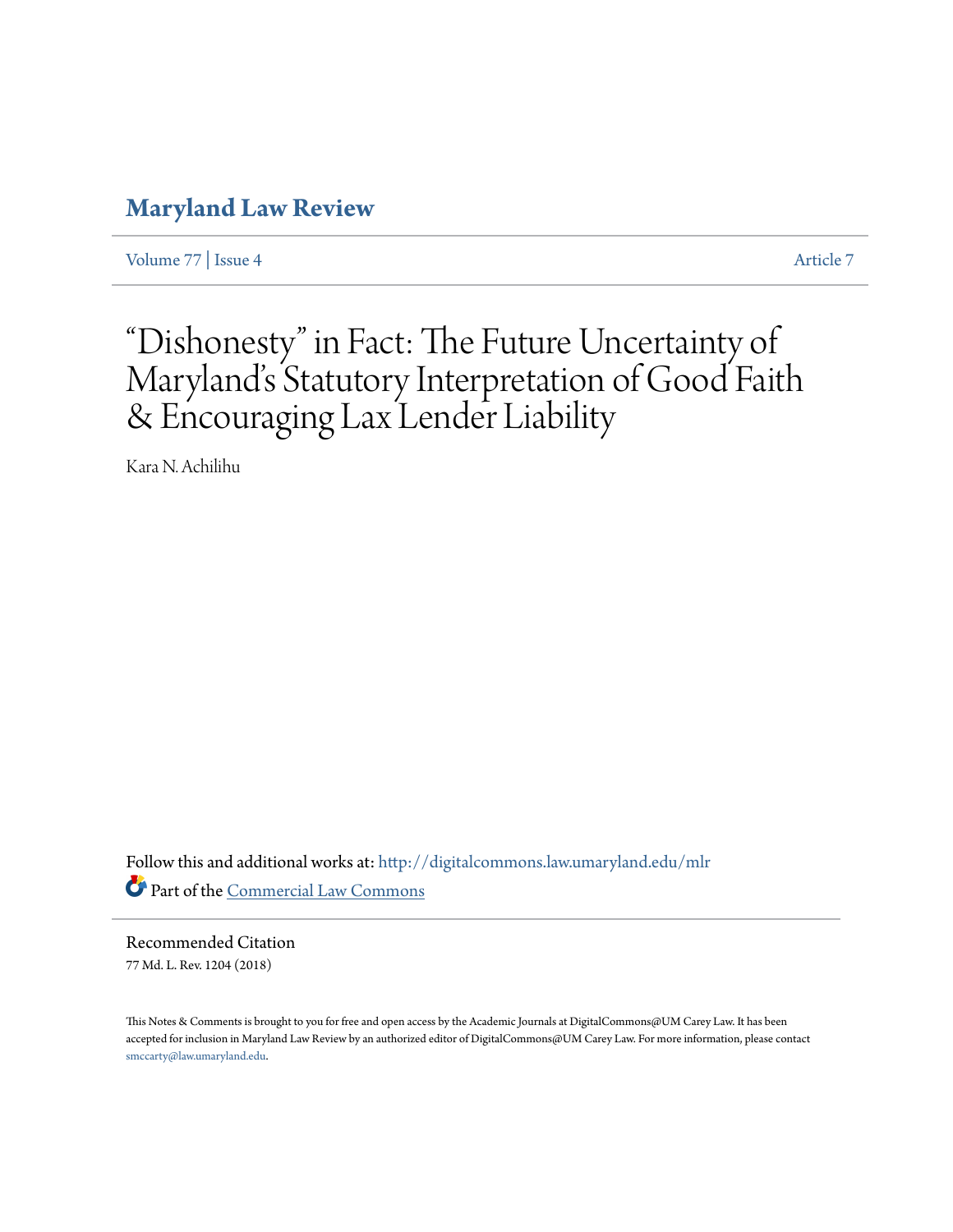# **"DISHONESTY" IN FACT: THE FUTURE UNCERTAINTY OF MARYLAND'S STATUTORY INTERPRETATION OF GOOD FAITH & ENCOURAGING LAX LENDER LIABILITY**

#### KARA N. ACHILIHU

Commercial law, ever-present in most aspects of people's modern lives, is an intricate system of laws that governs businesses, commerce, and consumer transactions.<sup>1</sup> The Uniform Commercial Code, originally published in 1952, serves as a vessel for commercially related transactions occurring in the United States—transcribing measures and policies for consumers, merchants, and institutions alike to follow.<sup>2</sup> Each separate article of the Uniform Commercial Code ("UCC" or "Code") addresses a particular area of commercial law, and Article 1 sets the stage for how those principles of interpretation are to be made.<sup>3</sup> Article 1 contains the two-prong definition of good faith—"honesty in fact *and* the observance of reasonable commercial standards of fair dealing"—which relates to the Code-wide obligation of good faith.<sup>4</sup> Notably, the good faith standard regulates the behavior of commercial machines such as banks, which continue to gain negative press for malfeasance against customers.<sup>5</sup>

Although the Uniform Commercial Code is not federal law, all fifty states have adopted this model set of laws; thus, nearly all states closely follow its provisions and amendments within their own statutory schemes.<sup>6</sup> Exceptions do exist, however. Maryland is one of the few states that have yet to adopt the two-prong standard of good faith, leaving the Maryland

<sup>© 2018</sup> Kara N. Achilihu.

<sup>\*</sup> J.D. Candidate, 2019, University of Maryland Francis King Carey School of Law. The author wishes to thank Professor Martha Ertman for her thoughtful guidance on this subject matter, as well as Professor Rena Steinzor and Professor Danielle Citron for their unwavering encouragement as mentors and shoulders to lean on. The author also thanks the *Maryland Law Review* editors for their feedback during the revision process. Lastly, the author dedicates this Comment to her parents, three brothers, boyfriend, and friends for continuously supporting her law school journey and reminding her that the sky is the limit.

 <sup>1.</sup> *Commercial Law*, LEGAL INFO. INST., https://www.law.cornell.edu/wex/commercial\_law (last visited Apr. 13, 2018).

 <sup>2.</sup> *See infra* Part I.A.1.

 <sup>3.</sup> *See infra* Part I.A.2.

 <sup>4.</sup> U.C.C. § 1-201(b)(20) (2017) (emphasis added); *Id.* § 1-304.

 <sup>5.</sup> Ryan Cooper, *A Brief History of Crime, Corruption, and Malfeasance at American Banks*, WEEK (Oct. 9, 2017), http://theweek.com/articles/729052/brief-history-crime-corruptionmalfeasance-american-banks.

 <sup>6.</sup> *See infra* note 59 and accompanying text.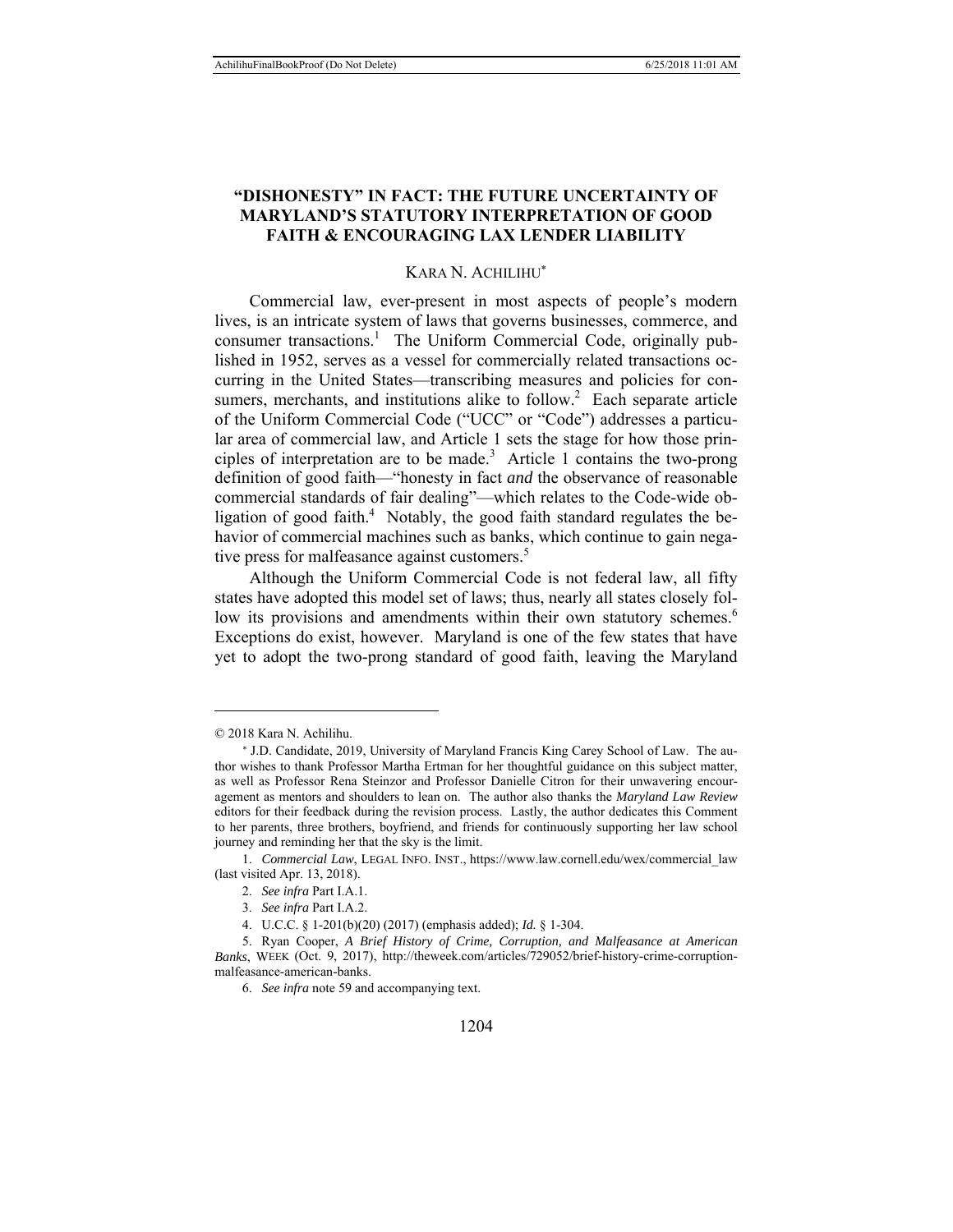Uniform Commercial Code's definition as merely "honesty in fact in the conduct or transaction concerned."<sup>7</sup>

Part I of this Comment begins by exploring the origins and legislative history of the Uniform Commercial Code.<sup>8</sup> Part I also delves into the development of Article 1's good faith standard—both through the subjective and objective characterization—and how such changes shifted to other Articles.<sup>9</sup> Next, this Comment presents Maryland's "version" of the UCC, including its departure from the Uniform Commercial Code's homogenous definition of good faith, leaving the sole "honesty in fact" definition.<sup>10</sup> A brief summary of cases decided under both the subjective and subjectiveobjective standard will follow, analyzing the various consequences in a banking context specifically.<sup>11</sup>

Part II of this Comment presents arguments in favor of the Maryland General Assembly adopting the Uniform Commercial Code's amendment to Article 1 in its entirety for the sake of promoting commercial uniformity with other states, $12$  clarity on how the judicial application of the standard should occur,<sup>13</sup> and fairness to consumers and others involved in relationships with banks.<sup>14</sup> In conclusion, this Comment recommends that the Maryland General Assembly adopt the Uniform Commercial Code's amendment to Article 1's definition of good faith to include the "observance of reasonable commercial standards of fair dealing."<sup>15</sup>

I. BACKGROUND

Part I.A of this Comment explores the history of the Uniform Commercial Code, beginning with its distinctive contributors and commentators.<sup>16</sup> Part I.A then discusses the introduction of good faith as a standard within Article 1 and its trajectory throughout other Articles.<sup>17</sup> Next, Part I.B focuses on the enactment Maryland's Uniform Commercial Code and the good faith standard under Title 1, Maryland's version of Article  $1.^{18}$ Part I.B also describes the Maryland General Assembly's 2012 amendment to Title 1 via passage of House Bill 700 and its ultimate effect on other Ti-

- 15. *See infra* Part III.
- 16. *See infra* Part I.A.1.
- 17. *See infra* Part I.A.2.

 <sup>7.</sup> *See infra* Part I.A.2.

 <sup>8.</sup> *See infra* Part I.A.1.

 <sup>9.</sup> *See infra* Part I.A.2.

<sup>10</sup>*. See infra* Part I.B.

 <sup>11.</sup> *See infra* Part I.C.

 <sup>12.</sup> *See infra* Part II.A.

 <sup>13.</sup> *See infra* Part II.B.

 <sup>14.</sup> *See infra* Part II.C.

 <sup>18.</sup> *See infra* Part I.B.1.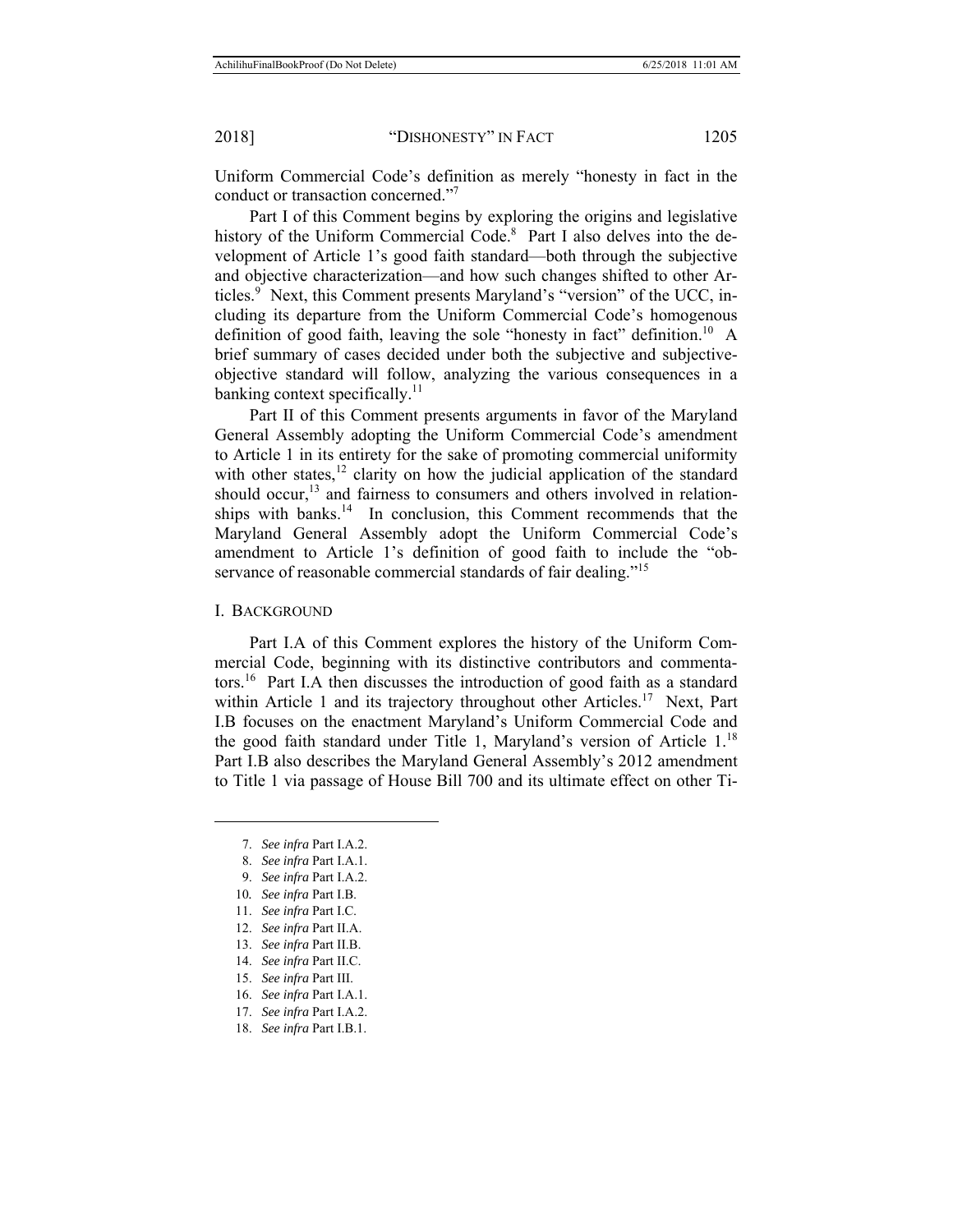tles.19 Finally, Part I.C briefly compares cases, in a lender liability framework, decided both under the sole subjective standard of good faith and the two-prong standard containing both honesty in fact and observance of reasonable commercial standards of fair dealing, to provide context to the outcomes under both standards.<sup>20</sup>

### *A. The History of the Uniform Commercial Code*

*1. From Scattered Transactions to the Uniform Commercial Code: How Private Organizations and Practitioners Shaped the Future of Commercial Law* 

In 1942, the American Law Institute ("ALI") and the National Conference of Commissioners on Uniform State Laws ("NCCUSL"), also known as the Uniform Law Commission, began a joint project of drafting the  $UCC<sup>21</sup>$  Prior to the enactment of the UCC, commercial transactions were mostly regulated by uniform laws prepared and promulgated by the NCCUSL.<sup>22</sup> While those uniform laws were either adopted in every state or followed to a substantial degree by others, each law became engrained in statutes related to commercial transactions.<sup>23</sup> However, the evolution of separate commercial laws and need for revisions hampered uniformity to "modern commercial practices."<sup>24</sup> Consequentially, the purpose of the UCC's enactment would later be characterized as "(1) to simplify, clarify, and modernize the law governing commercial transactions; (2) to permit the continued expansion of commercial practices through custom, usage, and agreement of the parties; and (3) to make uniform the law among the various jurisdictions."25 The idea surfaced that each phase of a commercial transaction was so closely intertwined, from start to finish, which called for grouping those differing transactions into a single subject of commercial  $\text{law}^{\,26}$ 

As a novel project, compiling commercial subjects into the original Code required both funding and time commitment from those involved.<sup>27</sup>

 <sup>19.</sup> *See infra* Part I.B.2.

 <sup>20.</sup> *See infra* Part I.C.

 <sup>21.</sup> U.C.C. general cmt. at 3 (AM. L. INST. & UNIF. L. COMM'N 2017).

 <sup>22.</sup> *Id.* at 2. Those acts included the following: Uniform Negotiable Instruments Law (1896); Uniform Warehouse Receipts Act (1906); Uniform Sales Act (1906); Uniform Bills of Lading Act (1909); Uniform Stock Transfer Act (1909); Uniform Conditional Sales Act (1918); and Uniform Trust Receipts Act (1933). *Id.* at 2–3.

 <sup>23.</sup> *Id.* at 3.

 <sup>24.</sup> *Id.*

 <sup>25.</sup> U.C.C. § 1-103(a) (2017).

 <sup>26.</sup> *See supra* note 21, at 3. "A single transaction may very well involve a contract for sale, followed by a sale, the giving of a check or draft for a part of the purchase price, and the acceptance of some form of security for the balance." *Id.* 

 <sup>27.</sup> *Id.* at 3–4.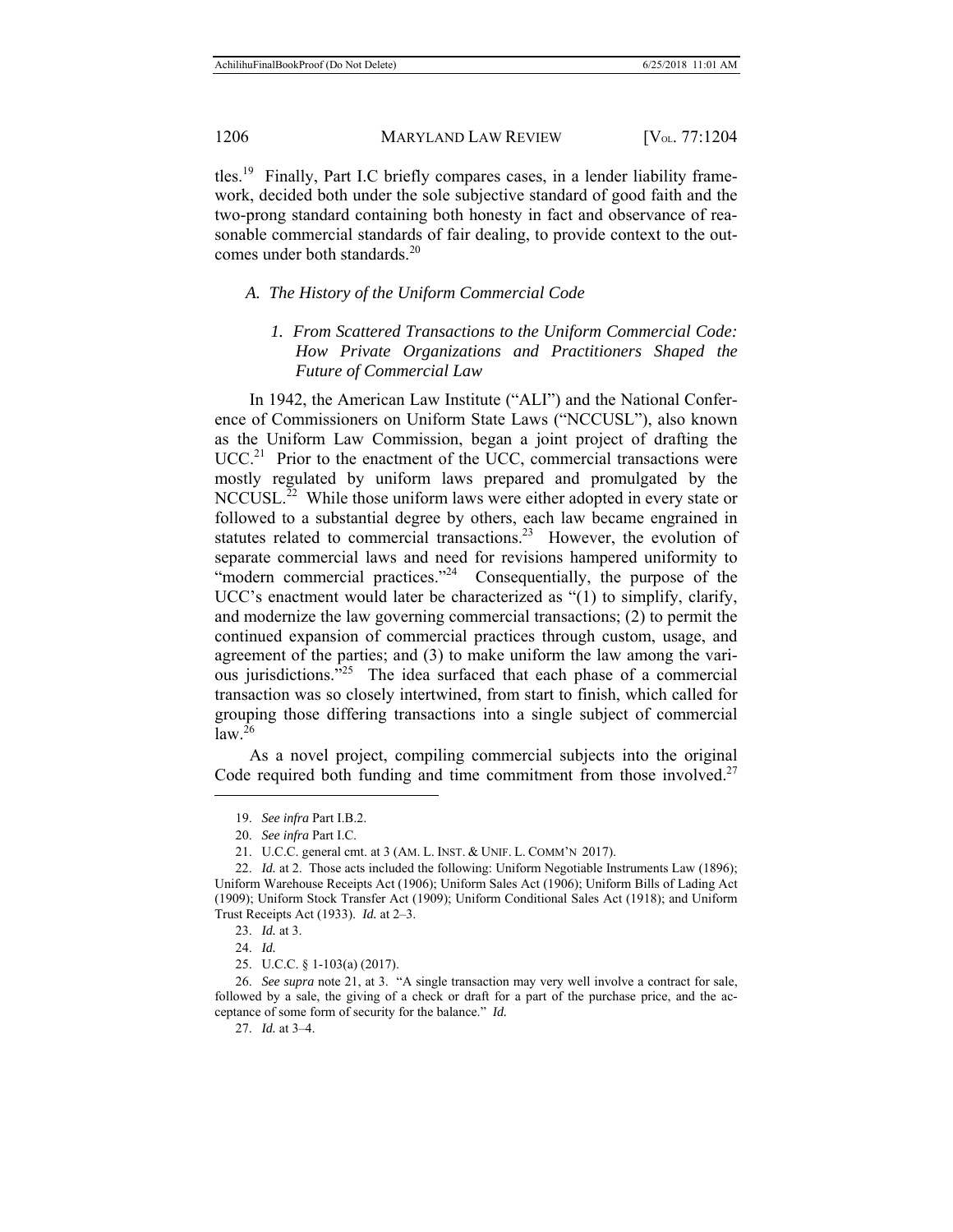The project received its main financial support from the Maurice and Laura Falk Foundation of Pennsylvania, along with ninety-eight business affiliates and law firms.<sup>28</sup> The drafting process came with responsibility, as multiple drafts were considered and debated by joint committees of both organizations at meetings.<sup>29</sup> The drafting and editorial work of the UCC took ten years before the first edition emerged, and an Editorial Board of advisers consisting of distinguished judges, practicing attorneys, legal scholars, professors, and deans of various law schools—oversaw the task.<sup>30</sup>

The Editorial Board of advisers, the Council of the ALI, and either the Commercial Acts Section or the Property Acts Section of the Conference of Commissioners approved the drafts before being submitted for discussion to the ALI and NCCUSL. $31$  If approved, the draft came before the general membership of the ALI and the NCCUSL.<sup>32</sup> In addition to these final stages, special subcommittees directed the review and discussion of each article with the purpose of providing recommendations to the Enlarged Editorial Board.<sup>33</sup> Informal consultants—including businessmen, operating bankers, and a committee of the Section of Corporation, Banking and Business Law of the American Bar Association—regularly counseled those working on the Code.<sup>34</sup> After final approval of the Code by the ALI and NCCUSL, and in accordance with the NCCUSL's practices, both bodies jointly submitted the finalized version to the American Bar Association for approval by its House of Delegates.<sup>35</sup>

After ten years of this prolonged process, the official text of the UCC was promulgated in 1951 and published in 1952.<sup>36</sup> Pennsylvania became the first state to adopt the UCC in 1953, effective July 1, 1954.37 Over the years, additional official texts and revisions of the UCC appeared.<sup>38</sup> Subsequently, other states followed in Pennsylvania's footsteps and adopted the UCC.<sup>39</sup> In 1961, the ALI and NCCUSL established the Permanent Editorial Board ("PEB") to provide explanatory commentary on the Code, with the

 <sup>28.</sup> *Id.* at 3. Notably, the Maurice and Laura Falk Foundation contributed a total of \$275,000 to the preparation of the Code. U.C.C. report no. 1 (PERMANENT EDITORIAL BD. 1962).

 <sup>29.</sup> *See supra* note 21.

 <sup>30.</sup> *See supra* note 21, at 4.Esteemed Judge Herbert F. Goodrich of the United States Court of Appeals for the Third Circuit served as the Chairman of the Editorial Board of the 1952 edition. *Id.* 

<sup>31</sup>*. See supra* note 21, at 4.

 <sup>32.</sup> *See supra* note 21, at 4.

 <sup>33.</sup> *See supra* note 21, at 4–5. The special subcommittees were assigned to one article each. *Id.* at 4.

 <sup>34.</sup> *See supra* note 21, at 7–8.

 <sup>35.</sup> *See supra* note 21, at 8.

 <sup>36.</sup> *See supra* note 21, at 2, 4.

 <sup>37.</sup> *See supra* note 21, at 2.

 <sup>38.</sup> U.C.C. report no. 1 (PERMANENT EDITORIAL BD. 1962).

 <sup>39.</sup> *Id.*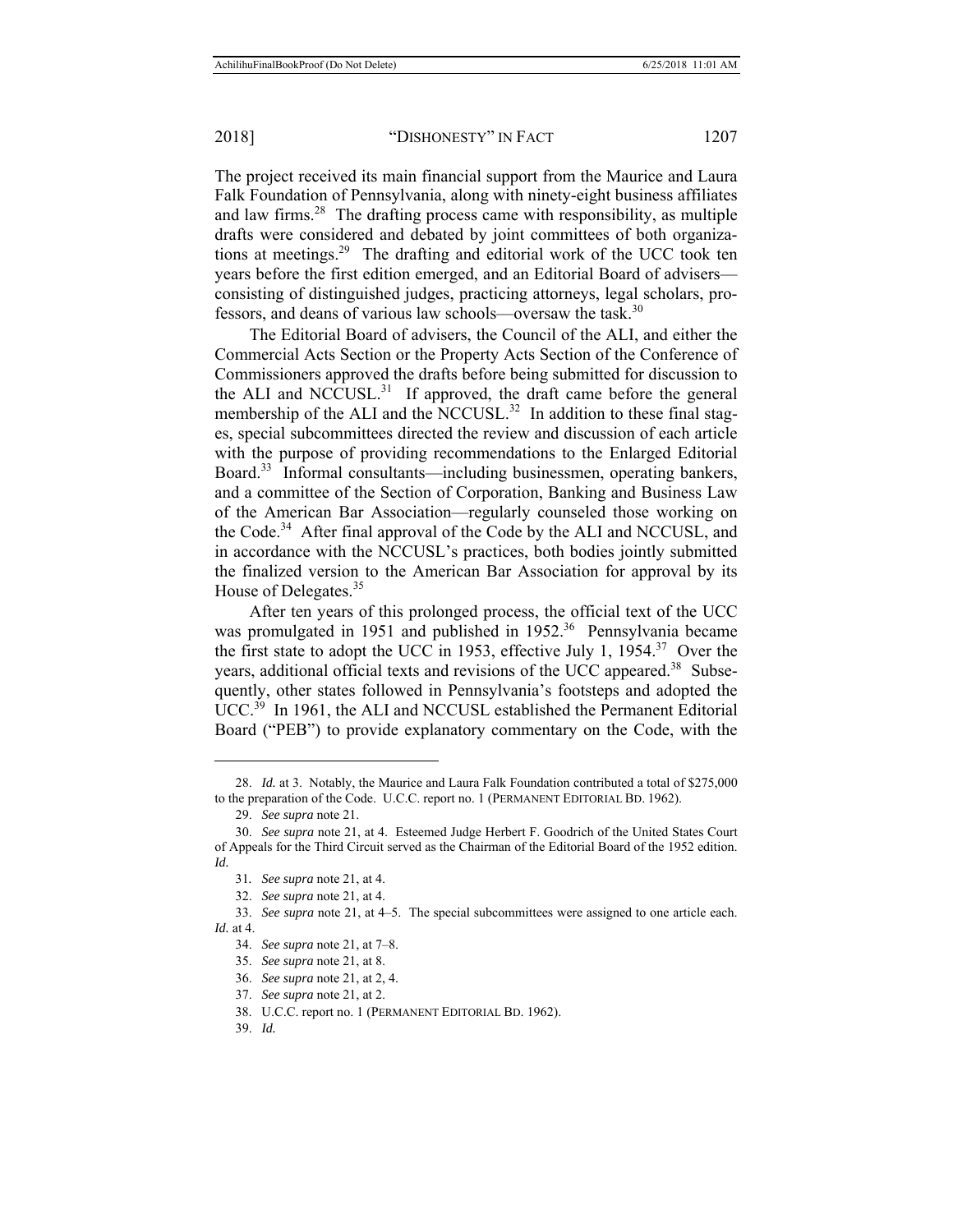intention of encouraging uniformity in response to states putting forth their own amendments.<sup>40</sup> Currently, all fifty states and U.S. territories have adopted some version of the UCC.<sup>41</sup>

### *2. The Emergence of the "Good Faith" Standard: Governing the Behavior of Parties Under the Uniform Commercial Code*

Within Article 1 are general definitions and principles of interpretations present throughout all parts of the text—one of those important principles being "good faith."42 The concept of good faith arose from language stipulating that every contract or duty within the UCC imposed an obligation of good faith in its performance or enforcement, adopting a critical notion from common law contract theory.<sup>43</sup> This concept applied both broadly and narrowly, including governing the option to accelerate at will; the right to cure a defective delivery of goods; the duty of a merchant buyer who has rejected goods to effect salvage operations; substituted performance; and the failure of presupposed conditions.<sup>44</sup> The standard of good faith also applied to the course of dealing between parties and parties' usage of trade.<sup>45</sup> There is no independent cause of action for breach of good faith under the UCC; rather, failure to perform or enforce a duty or obligation in good faith constitutes a breach or makes unavailable, under certain circumstances, a remedial right of power.<sup>46</sup> The doctrine of good faith simply allows for a court to interpret the commercial context in which contracts are created, performed, and enforced.47

In Article 1, the UCC described how to define the obligation of good faith.<sup>48</sup> Former Section 1-201(19) defined good faith as "honesty in fact in the conduct or transaction concerned."49 This definition applied throughout the UCC except for in Article 2's former Section 2-103(1)(b), where the

 $\overline{a}$ 

47. *Id.*

 <sup>40.</sup> *Id.* 

 <sup>41.</sup> *See* Gibraltar Fin. Corp. v. Prestige Equip. Corp., 949 N.E.2d 314, 318 (Ind. 2011) (noting that the UCC has been adopted by all fifty states, although not entirely uniform from state to state).

 <sup>42.</sup> U.C.C. § 1-201(b)(20) (2017); *see also* Lisa D. Sparks, *The Regression of "Good Faith" in Maryland Commercial Law*, 47 U. BALT. L. F. 17, 18 (2016).

 <sup>43.</sup> U.C.C. § 1-304 (2017).

 <sup>44.</sup> U.C.C*.* § 1-203 official cmt. (2000). The obligation of good faith is now referred to in Section 1-304. U.C.C*.* § 1-304 (2017).

 <sup>45.</sup> U.C.C*.* § 1-203 official cmt. (2000). For more information about course of dealing and usage of trade, *see also* U.C.C. § 1-303(b)–(c) (2017) ("A 'course of dealing' is a sequence of conduct concerning previous transactions . . . that is fairly to be regarded as establishing a common basis of understanding for interpreting their expressions and other conduct. . . . A 'usage of trade' is any practice or method . . . having such regularity of observance . . . to justify an expectation that it will be observed with respect to the transaction in question.").

 <sup>46.</sup> U.C.C. § 1-304 official cmt. (2017).

 <sup>48.</sup> *See infra* note 49 and accompanying text.

 <sup>49.</sup> U.C.C. § 1-201(19) (2000).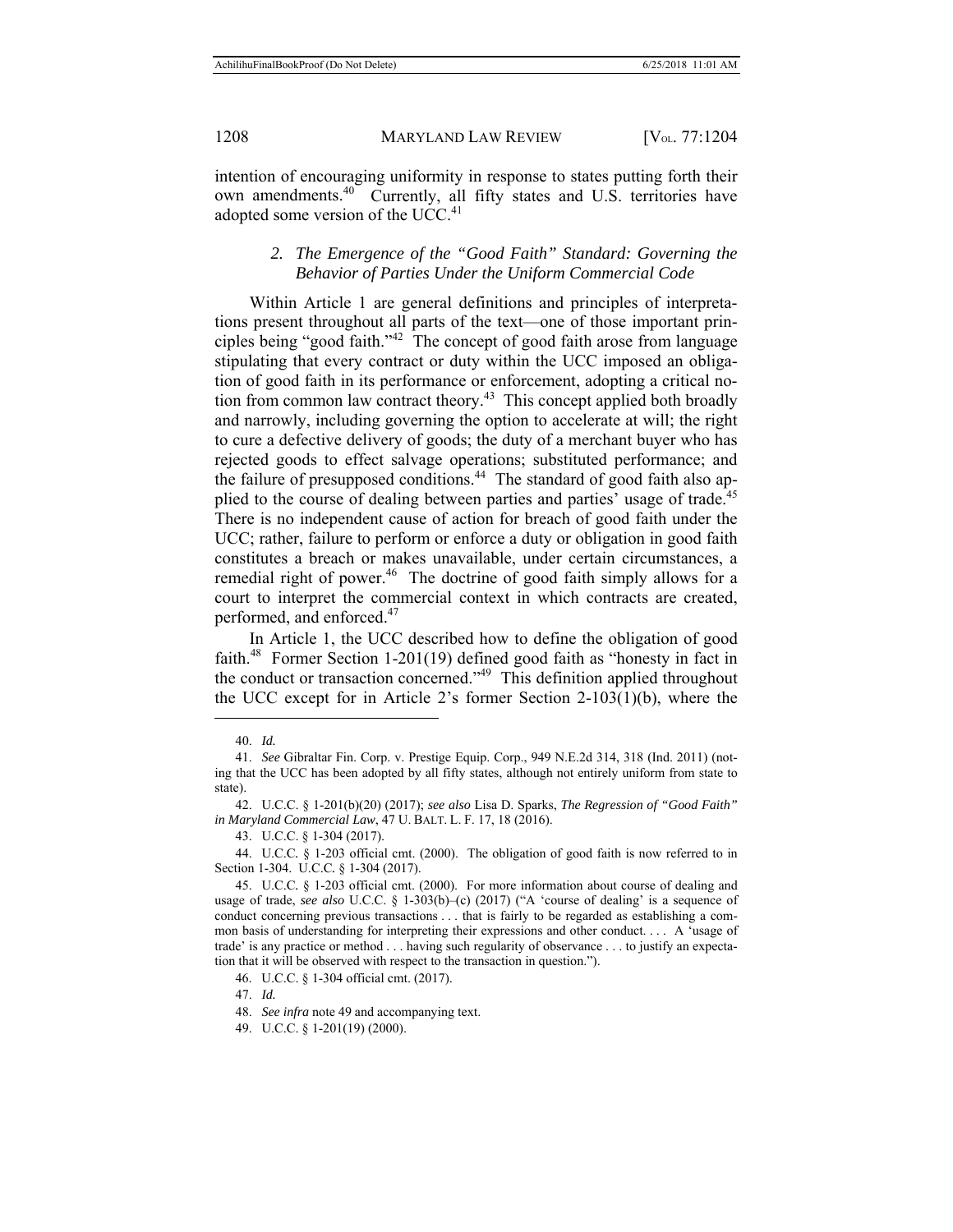definition of good faith combined honesty in fact with "the observance of reasonable commercial standards of fair dealing in the trade"—a combination of both subjective and objective standards.<sup>50</sup> However, Article 2's definition of good faith applied to transactions solely within the scope of said Article and to merchants only, limiting its reach.<sup>51</sup> Over time, other Articles adopted Article 2's concept of good faith, including both subjective honesty and objective commercial reasonableness.<sup>52</sup> Article 2A incorporated Article 2's standard, while other Articles broadened the applicability of good faith beyond merchants to all parties.<sup>53</sup> Articles 2 and 2A were eventually amended to extend the good-faith standard to non-merchants as well.<sup>54</sup> Only Article 5, which maintained the subjective component only, and Article 6 (in the few states that have chosen not to remove the Article) were without the two-part standard of good faith.<sup>55</sup>

In 2003, the UCC again revised Article 1's definition of good faith to "honesty in fact and the observance of reasonable commercial standards of fair dealing."56 The reasoning behind this amendment came from the multiple cross-references of the subjective-objective definition in nearly every Article and the need for clarifying the scope of Article  $1.57$  This change applied to all definitions of good faith throughout the UCC, including the recently revised Articles (except for Article 5).<sup>58</sup> As of 2018, only eight states (including Maryland) have declined to adopt the subjective-objective standard of good faith set forth by Section 1-201(b)(20) of the UCC, and instead prescribe good faith to mean "honesty in fact" or "honesty in fact in the conduct or transaction concerned."59

 <sup>50.</sup> *Id.* § 2-103(1)(b); *see also id*. § 2-102 ("Unless the context other requires, [Article 2] applies to transactions in goods; it does not apply to any transaction . . . intended to operate only as a security transaction nor does [Article 2] impair or repeal any statute regulating sales to consumers, farmers or other specified classes of buyers.").

 <sup>51.</sup> U.C.C. § 1-201 official cmt. 20 (2017).

 <sup>52.</sup> *Id.*

 <sup>53.</sup> *Id.*; *see also* Sparks, *supra* note 42, at 20 n.26 (detailing the Uniform Law Commission's Reporter Notes behind the rationale for the change of the good faith definition in Article 1).

 <sup>54.</sup> U.C.C. § 1-201 official cmt. 20 (2017).

 <sup>55.</sup> *Id.*

 <sup>56.</sup> U*.*C.C. § 1-201(b)(20) (2003).

 <sup>57.</sup> U.C.C. § 1-201(b)(20) official cmt. 20 (2017).

 <sup>58.</sup> *Id.*; *see also* Sparks, *supra* note 42, at 20.

 <sup>59.</sup> Hawaii follows an "honesty in fact" definition of good faith. HAW. REV. STAT. ANN. § 490:1-201(b) (LexisNexis 2009). Aside from Maryland, the following states tack on the additional language of "honesty in fact in the conduct or transaction concerned": Alabama, Idaho, Illinois, New York, Virginia, and Wisconsin. ALA. CODE § 7-1-201(b)(20) (LexisNexis 2006); IDAHO CODE § 28-1-201(b)(20) (2013); 810 ILL. COMP. STAT. ANN. 5 / 1-201(b)(20) (West 2009); N.Y. U.C.C. LAW § 1-201(b)(20) (McKinney 2018); VA. CODE ANN. § 8.1A-201(b)(20) (2015); WIS. STAT. ANN. § 401.201(2)(k) (West 2017).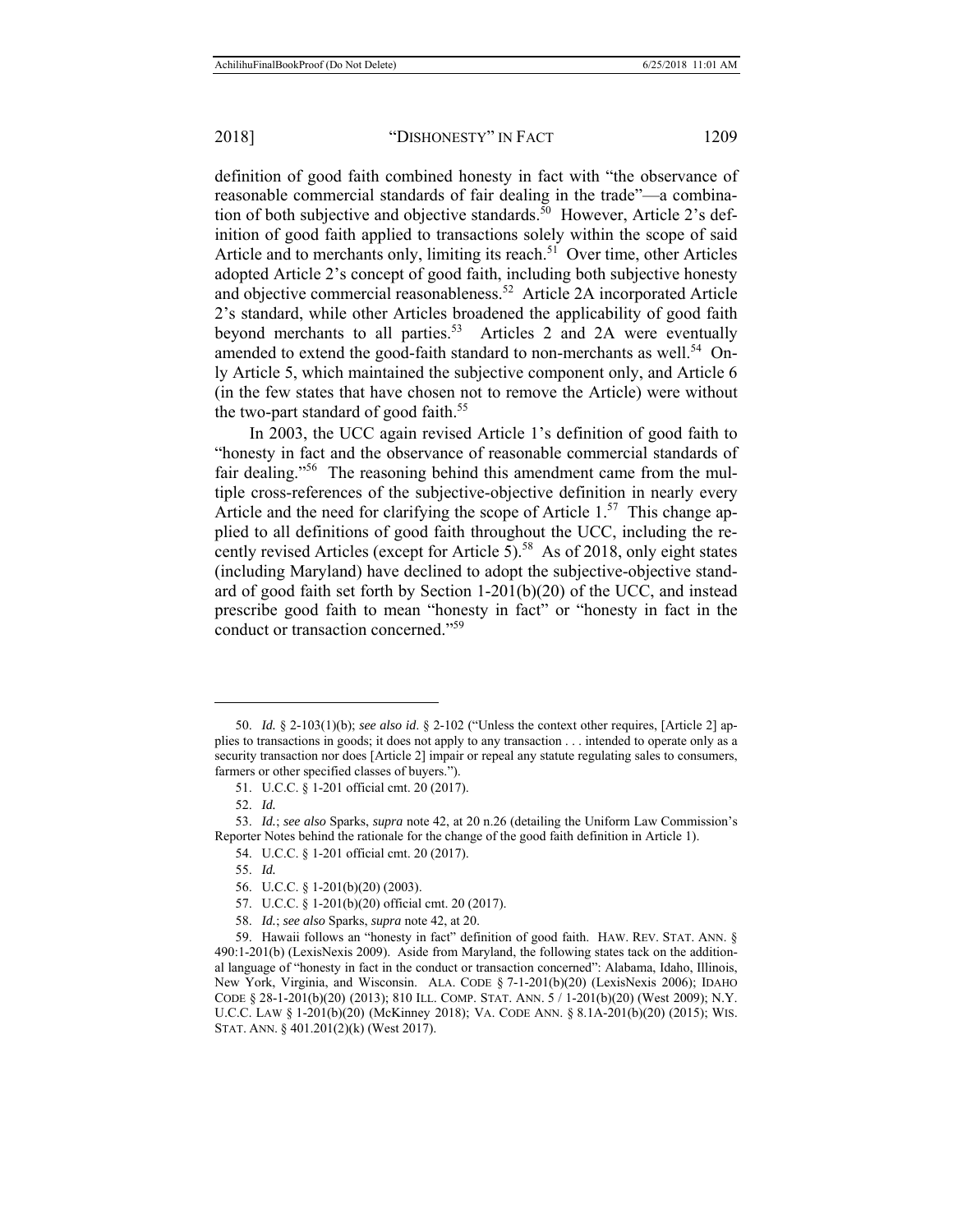$\overline{a}$ 

#### 1210 MARYLAND LAW REVIEW [V<sub>OL.</sub> 77:1204]

#### *B. The History of the Maryland Uniform Commercial Code*

### *1. Nearly Fifty Years of the Trickle-Down Effect: The MUCC's Evolution Following Enactment and UCC Amendments*

Enacted in 1963, the Maryland Uniform Commercial Code ("MUCC") took effect on February 1, 1964.<sup>60</sup> The purpose of the enactment was to incorporate the UCC into the Annotated Code of Maryland, providing legal uniformity with respect to certain commercial transactions.<sup>61</sup> A decade later in 1975, the Maryland General Assembly enacted the new Commercial Law Article, formally designating leading Titles 1 through 10 as the MUCC and amending various provisions of the Annotated Code of Maryland.<sup>62</sup> Currently, there are twenty-three titles within the Commercial Law Article, covering an expansive list of topics including consumer protection, debt collection, and property.63

Identically to the UCC, the MUCC outlines general provisions, definitions, and principles of interpretation in Title 1.<sup>64</sup> Under Section 1-201, the explanation of "good faith" appeared as a result of the MUCC's imposition of an obligation of good faith in every contract or duty.<sup>65</sup> At the time of enactment, and as it stands today, good faith was defined as "honesty in fact in the conduct or transaction concerned."66 This definition applies throughout the MUCC except for in Title 2 governing sales.<sup>67</sup> Former Section 2-103(1)(b), now "Reserved," provided that "'[g]ood faith' in the case of a

 <sup>60.</sup> S.B. 77, 1963 Leg., Reg. Sess. (Md. 1963). The MUCC was formally known as Article 95B at the time of its enactment. *Id.*

 <sup>61.</sup> *Id.*; *see also* MD. CODE ANN., COM. LAW § 1-103 (LexisNexis 2013) (outlining the purpose and policies of the MUCC as "(1) [t]o simplify, clarify, and modernize the law governing commercial transactions; (2) [t]o permit the continued expansion of commercial practices through custom, usage, and agreement of the parties; and (3) [t]o make uniform the law among the various jurisdictions").

 <sup>62.</sup> H.B. 26, 1975 Leg., Reg. Sess. (Md. 1975); *see also* Sparks, *supra* note 42, at 17–18, n. 4. The UCC refers to its sections as "articles," but the language is synonymous with the MUCC's use of "titles." To date, the categorization of the MUCC titles is as follows: Title 1: General Provisions; Title 2: Sales; Title 2A: Leases; Title 3: Negotiable Instruments; Title 4: Bank Deposits and Collections; Title 4A: Funds Transfers; Title 5: Letters of Credit; Title 6: Bulk Transfers; Title 7: Documents of Title; Title 8: Investment Securities; Title 9: Secured Transactions; and Title 10: Effective Date and Repealer.

<sup>63</sup>*. See generally* MD. CODE ANN., COM. LAW §§ 11–23 (West 2013) (comprising the other topics of the Commercial Law Article).

 <sup>64.</sup> For a list of the general provisions, *see generally id.* § 1.

 <sup>65.</sup> *Id.* § 1-304. There is no separate cause of action for breach of the good faith duty under Maryland law. Marland v. Safeway, Inc., No. 02-1457, 2003 WL 135647, at \*11–12 (4th Cir. Jan. 17, 2003).

 <sup>66.</sup> MD. CODE ANN., COM. LAW § 1-201(b)(20) (LexisNexis 2013).

 <sup>67.</sup> *Id.* § 2 (West 2013) (containing no definition of good faith).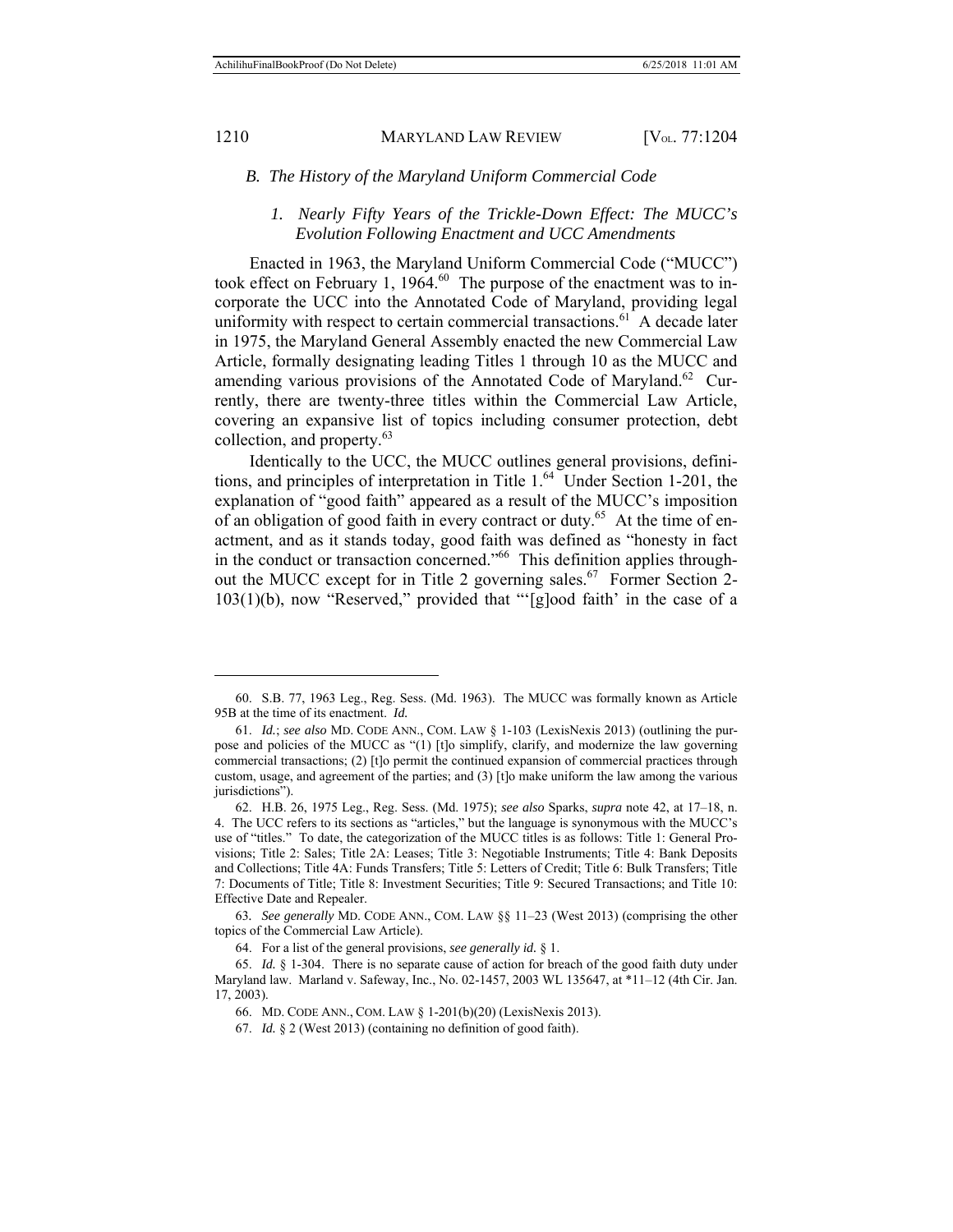merchant means honesty in fact and the observance of reasonable commercial standards of fair dealing in the trade."68

As the amendments of the UCC trickled down to the MUCC over the years, Title 2's interpretation of good faith—both subjective honesty and objective commercial reasonableness—found its way to other Titles.<sup>69</sup> Title 2A simply adopted Title 2's standard, while Titles 3, 4, 4A, 8, and 9 expanded the applicability of the standard to all parties rather than just merchants.70 Only revised Title 5 retained just the subjective "honesty in fact" component, and Titles 6 and 7 contained no definition of good faith.<sup>71</sup> The result of these dispersed conditions was that where the subjective-objective definition did not appear in specific language, Title 1's subjective definition governed the applicability of good faith.<sup>72</sup>

### *2. Maryland's Statutory Erasure of Commercial Reasonableness in 2012*

In 2012, the Maryland General Assembly unanimously enacted revisions to the MUCC via passage of House Bill 700, which incorporated remnants of the UCC's revisions to Article 1 in 2003.<sup>73</sup> Titled "Commercial" Law—Uniform Commercial Code—Revisions to Title 1," the bill stated the following purpose:

[R]evising, updating, reorganizing, and clarifying Title 1 of the Maryland Uniform Commercial Code (MUCC) relating to general provisions applicable to the MUCC; . . . clarifying the transactions to which Title 1 of the MUCC applies; . . . defining certain terms; altering and repealing certain definitions; making conforming changes to certain provisions of the MUCC; and generally relating to the Maryland Uniform Commercial Code.<sup>74</sup>

The House Economic Matters Committee introduced and first read House Bill 700 on February 8, 2012.<sup>75</sup> In its initial stage, House Bill 700's definition of good faith under Section 1-201 changed to "except as other-

 <sup>68.</sup> U.C.C. § 2-103(b) (2000). *Compare* MD. CODE ANN., COM. LAW § 2-103(1)(b) (West 2013), *with* Tatum v. Richter, 280 Md. 332, 337, 373 A.2d 923, 926 (1977) ("[U]nder § 2-103(b), when the seller is a merchant, 'honesty in fact' has the additional meaning of 'the observance of reasonable commercial standards of fair dealing in the trade.")

 <sup>69.</sup> MD. CODE ANN., COM. LAW § 1-201 cmt. 20 (LexisNexis 2013).

 <sup>70.</sup> *Id.*

 <sup>71.</sup> *Id.*

 <sup>72.</sup> *Id.*

 <sup>73.</sup> H.B. 700, 2012 Leg., 430th Sess. (Md. 2012).

 <sup>74.</sup> *Id.* 

 <sup>75.</sup> *Id.* In Maryland, the legislative stages of a bill are divided: (1) drafting of the bill; (2) introduction or first reading; (3) committee hearing, where testimony can be heard to determine amendment; (4) second reading; (5) third reading, where a roll call vote is taken; (5) passing to the second house for approval; (6) resolution of differences; and (7) action by the governor.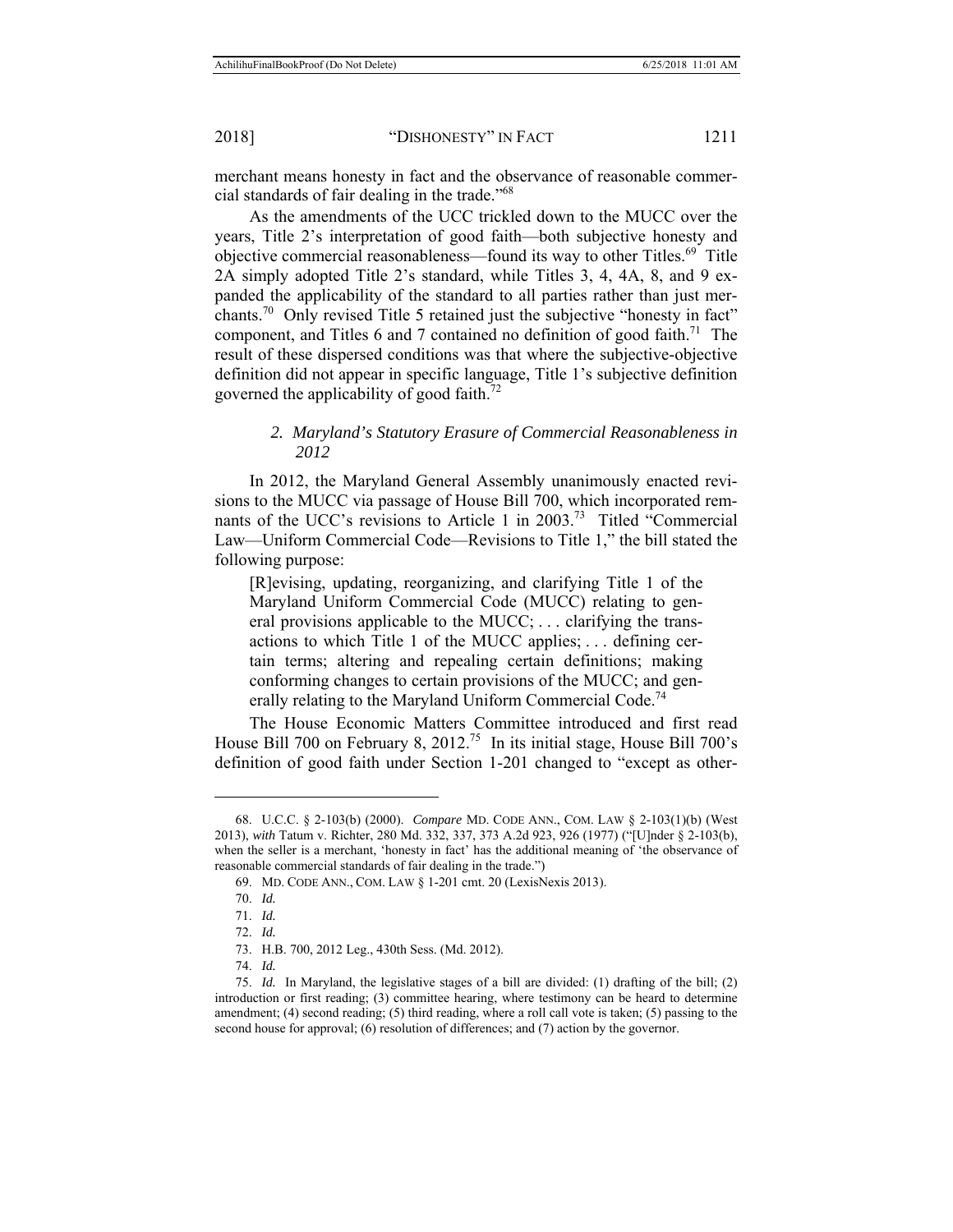wise provided in Title 5 of this article, [good faith] means honesty in fact and the observance of reasonable commercial standards of fair dealing."<sup>76</sup> This change made the following sections with identical language unnecessary and accordingly replaced each with "Reserved" placeholders: Sections 2-103(1)(b), 3-103(a)(4), 4A-105(a)(6), 8-102(a)(10), and 9-102(a)(43).<sup>77</sup> Sections 2A-103(3) and 4-104(c), which contained the expanded good-faith provisions, were deleted altogether.<sup>78</sup>

Prior to the Committee Hearing on House Bill 700, the House of Delegates received a letter in support of the bill from the Chair of the Uniform Commercial Code Subcommittee of the Business Law Section of the Maryland State Bar Association, K. Lee Riley, Jr.<sup>79</sup> Mr. Riley wrote, "Reasonable commercial standards are added to the definition of 'good faith', providing an objective and fairer standard for courts to enforce...."<sup>80</sup> He also outlined the general basis of his support of House Bill 700:

House Bill[] 700 . . . update[s] the Maryland Uniform Commercial Code to make it consistent with the most recent version[] of the Uniform Commercial Code Article[] 1. . . . [This revision was] developed . . . to conform to modern business practices and to address a number of problems that have arisen over the past several years. Commercial law has been the providence of state law since the formation of the United States. However, as our commerce has become more global it is increasingly essential that commercial law be uniform. That may be achieved through coordinated cooperation of the states and jurisdictions . . . . Accordingly, it is important for Maryland to complete the updates of the UCC to maintain and preserve the role of state law in commercial transactions. $81$ 

The Committee also received a letter from the Commissioner of the Maryland Commission on Uniform State Laws, Steven N. Leitess, who more or less provided the same support, stating: "In the interest of maintaining the vitality and vigor of state law responsive to changing business prac-

 <sup>76.</sup> H.B. 700, 2012 Leg., 430th Sess. (Md. 2012) (first reading).

 <sup>77.</sup> *Id.*; *see also* Sparks, *supra* note 42, at 20.

 <sup>78.</sup> H.B. 700, 2012 Leg., 430th Sess. (Md. 2012) (first reading); *see also* Sparks, *supra* note 42, at 20.

 <sup>79.</sup> Letter from K. Lee Riley, Jr., Chair, UCC Subcomm. of the Bus. L. Sec., Md. St. Bar Ass'n, to Brian Feldman, Del., Md. H.D. concerning H.B. 700 and 713 (Feb. 21, 2012) (on file with the Maryland Department of Legislative Services and the *Maryland Law Review*).

 <sup>80.</sup> *Id.* at 2.Following his letter, Mr. Riley attached an exhibit titled "Why States Should Adopt the Revised Uniform Commercial Code, Article 1–General Provisions (2001)," listing revisions relating to scope, applicability of supplemental principles of law, course of performance, and the Statute of Frauds. *Id.* 

 <sup>81.</sup> *Id.*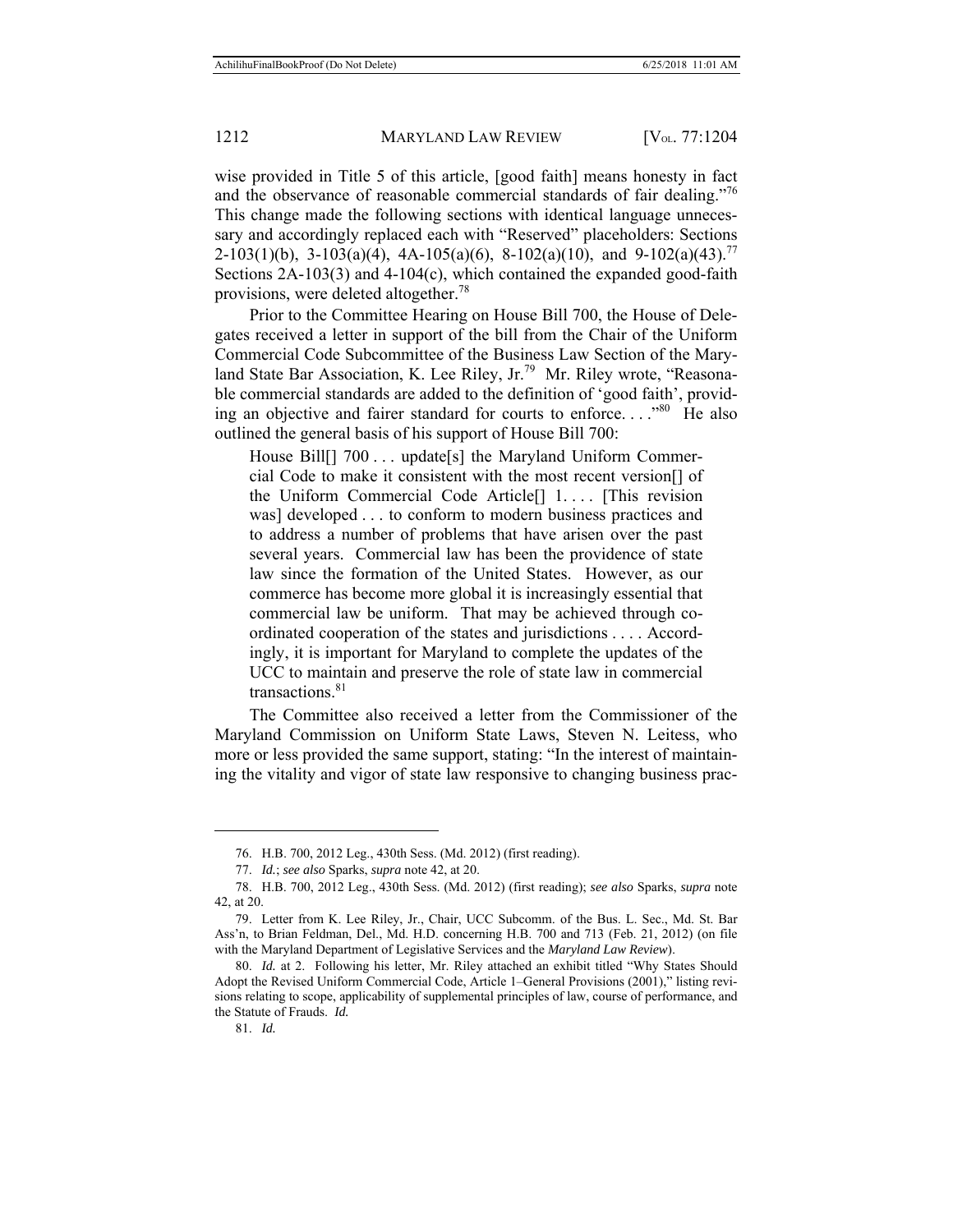tices and technology, it is most important that Maryland's UCC laws are current and up to date."<sup>82</sup>

During House Bill 700's Committee Hearing on February 21, 2012, both Delegate Feldman and Mr. Riley testified in favor of the bill, citing the reasons outlined in the letters of support. $83$  Subsequently, a representative on behalf of the Maryland Bankers Association testified in objection to the change of the meaning of good faith.<sup>84</sup> The representative expressed concern with the substitution of the "dishonesty" standard with reasonable, "commercial standards that exist in the marketplace."<sup>85</sup> The representative did not further articulate why this change concerned the Maryland Bankers Association.<sup>86</sup>

Following the committee hearing, an amendment to the good faith definition was introduced. $87$  The amendments eradicated reasonable commercial standards from Title 1's definition of good faith, leaving merely "honesty in fact in the conduct or transaction concerned."88 However, the amendment failed to reestablish the two-prong standard that had been reserved or removed from certain sections in the first reading of the bill.<sup>89</sup> Following the hearing, the Committee read House Bill 700 for a second time on March 17, 2012, and the House of Delegates passed the amendment shortly thereafter.<sup>90</sup>

House Bill 700's legislative history does not expound on the reasoning behind the failure to adopt the two-prong good faith standard.<sup>91</sup> House Bill 700's Revised Fiscal and Policy Note also did not distinguish between Title 1's definition of good faith in the analysis of the proposed bill and the current law segments, nor did it mention the removal of the definition in other Titles.<sup>92</sup> There have been no additional amendments to Title 1 passed by

 <sup>82.</sup> Letter from Steven N. Leitess, Comm'r, Md. Comm'n on Unif. State Laws, to Brian Feldman, Del., Md. H.D. 3 (Feb. 17, 2012) (on file with the Maryland Department of Legislative Services and with *Maryland Law Review*).

 <sup>83.</sup> *Commercial Law–Uniform Commercial Code–Revisions to Title 1: Hearing on H.B. 700 Before the H. Comm. on Economic Matters*, 2012 Leg., 430th Sess. (Md. Feb. 21, 2012) (statements of Del. Brian J. Feldman), http://mgahouse.maryland.gov/mga/play/8b1591e5-f022-4c73- 8940-29ad8a7d4505/?catalog/03e481c7-8a42-4438-a7da-93ff74bdaa4c.

 <sup>84.</sup> *Id.* 

 <sup>85.</sup> *Id.*

 <sup>86.</sup> *Id.*

 <sup>87.</sup> ECONOMIC MATTERS COMM., AMENDMENT TO H.B. 700, H.B. 700-863493-1, 2012 Leg., 430th Sess. (Md. 2012).

 <sup>88.</sup> *Id.*

 <sup>89.</sup> H.B. 700, 2012 Leg., 430th Sess. (Md. 2012); *see supra* text accompanying notes 77–78.

 <sup>90.</sup> H.B. 700, 2012 Leg., 430th Sess. (Md. 2012).

 <sup>91.</sup> *Id.* 

 <sup>92.</sup> H.B. 700, 2012 Leg., 430th Sess. (Md. 2012) (Revised Fiscal and Policy Note). The analysis segment of the report stated, "The bill alters the definition of 'good faith' to mean honesty in fact in the conduct or transaction concerned." *Id.* While, in the segment describing the current law, "'[g]ood faith' is defined as honesty in fact in the conduct or transaction concerned." *Id.*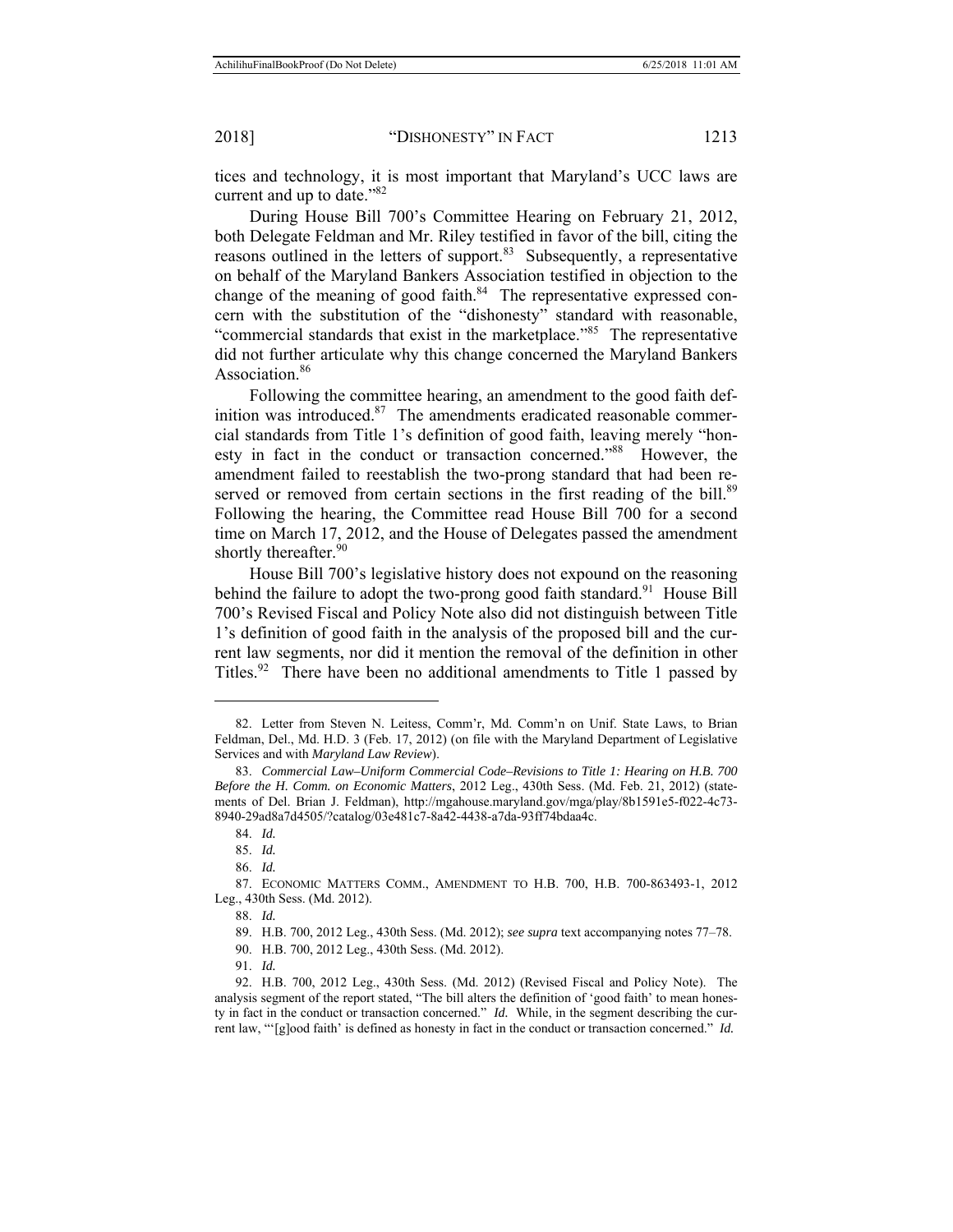the General Assembly since 2012. As of 2018, the Maryland judiciary has yet to encounter any cases relying on the precise definition of good faith since House Bill 700.<sup>93</sup>

### *C. Measuring the Meaning of Good Faith Across Different Jurisdictions in the Lender Liability Framework*

#### *1. The "Honesty in Fact" Standard*

Along the way of each state eventually adopting the UCC into their statutory schemes, the respective courts of those states and federal courts have analyzed the meaning of good faith when pertaining to lender liability.94 At the time of most states' adoptions of the UCC—many occurring several decades ago—Article 1 contained the "honesty in fact" standard of good faith only.<sup>95</sup> Thus, courts reasonably evaluated UCC claims pertaining to "good faith" in accordance with that same language.

Banks, as commercial and lending entities, are subject to UCC provisions—frequently under the standard of good faith.<sup>96</sup> In an Arizona case, the Court of Appeals of Arizona held that where a bank accepted checks bearing stamped endorsements, despite violating the bank's own established procedures, such actions did not constitute a lack of good faith under Arizona's "honesty in fact" code standard. $97$  Although the bank in question had a policy against immediate credit on large checks, the court found there was no evidence that the bank's officer acted fraudulently or dishonestly through their actions.<sup>98</sup> Similarly, the Florida District Court of Appeal held that a where a bank wrongfully debited its corporate customer's accounts in

 <sup>93.</sup> Since the 2012 amendment, there have been very few cases that address good faith in the MUCC context at all. *See, e.g.*, Great Am. Ins. Co. v. Nextday Network Hardware Corp., 73 F. Supp.3d 636, 640–41 (D. Md. 2014) (discussing good faith purchasers under Title 2).

 <sup>94.</sup> *See generally* U.C.C. CASE DIG. (West, eds. 2009) (providing up-to-date coverage of all 50 states interpreting and applying the UCC).

 <sup>95.</sup> *See infra* Part I.A.2.

 <sup>96.</sup> *Id.* 

 <sup>97.</sup> Valley Bank of Nev. v. JER Mgmt., 719 P.2d 301, 306–07 (Ariz. Ct. App. 1986). The bank failed to obtain a corporate resolution from the payee-depositor authorizing checking accounts and naming authorized signatories, against its own policy. *Id.* at 306. One of the bank officers also made a decision to give the payee-depositor immediate credit on the checks, against directions and personal instinct. *Id.* The court's focus was not on the possible violation by the bank of its own procedures in establishing the corporate checking account on the payee's behalf, but on the conduct of the bank officer in permitting an immediate credit to the account for the endorsed checks. *Id.*; *see also* City of Phoenix v. Great W. Bank & Tr., 712 P.2d 966, 971 (Ariz. Ct. App. 1985) (rejecting the appellant's claim of the appellee bank's lack of good faith by differentiating between lack of good faith and negligence).

 <sup>98.</sup> *Valley Bank of Nev.*, 719 P.2d at 307. The court reasoned that the bank officer's actions were due to his desire to protect the interests of the bank, relying on the drawee bank's oral assurances that the checks would be paid. *Id.* There were no triable factual issues on the question of the bank's good faith. *Id.*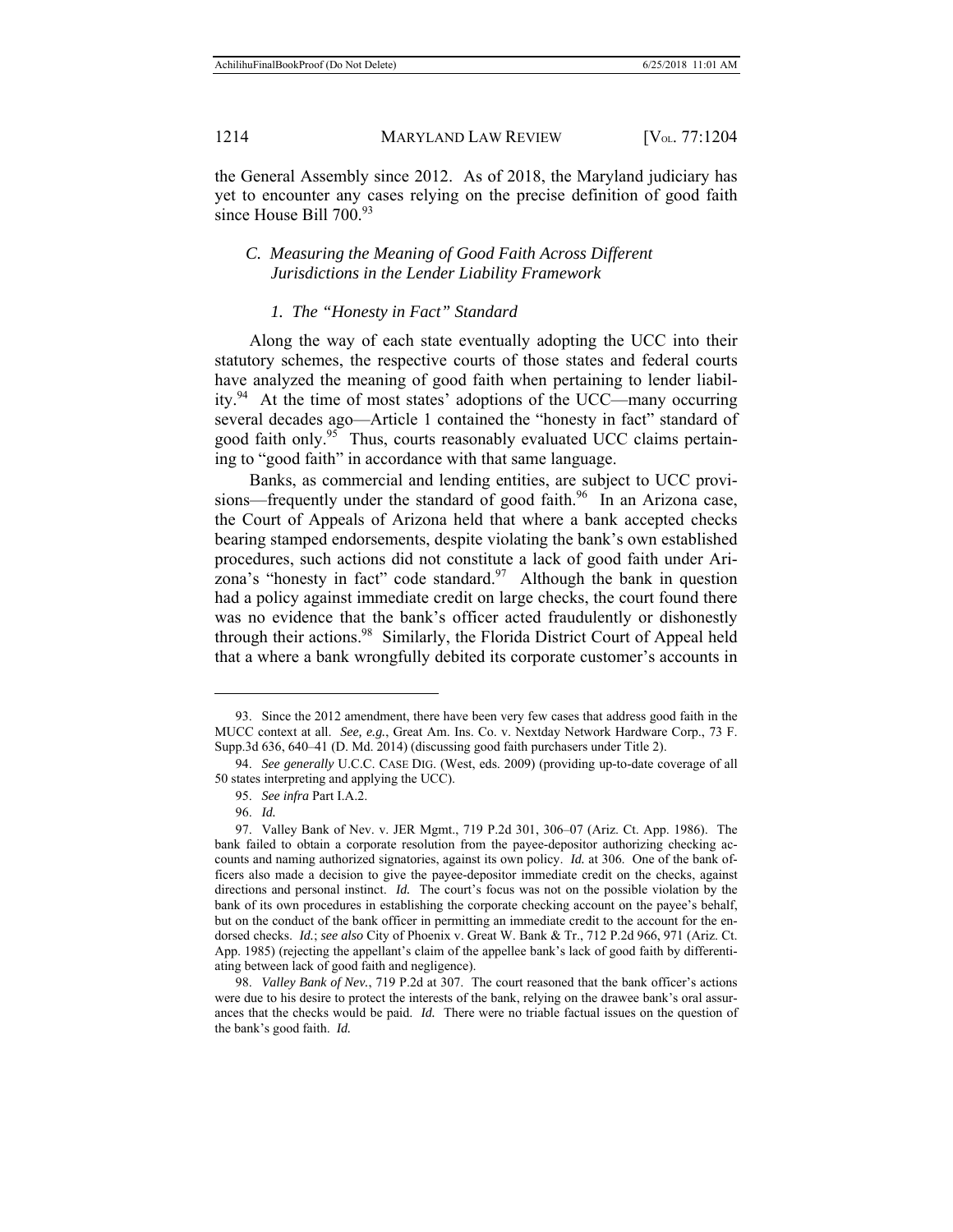disregard of its corporate resolution requiring the signature of two officers, there was no bad faith on the bank's behalf when considering Florida's definition of good faith as "honesty in fact in the conduct or transaction concerned."<sup>99</sup> Although the bank failed to discover its oversight and had not yet begun enforcing the two-signature requirement until it had invested \$500,000 in the corporation, the court held such actions did not show bad faith.<sup>100</sup> The court based its ruling on the bank's subjective state of mind only, not considering any lack of commercial reasonableness.<sup>101</sup>

Courts have also analyzed the "honesty in fact" good faith standard when banks deal with "insecure" or "at will" acceleration clauses. One court found that a bank acted in good faith in exercising the option to accelerate at will when an agent of the bank (namely a creditor) acted on what they believed they knew, whether or not what they believed was accurate in terms of insecurity and called for additional collateral.<sup>102</sup> Other courts found that it made no difference that the facts ultimately established that the creditor was wrong and payment was not impaired—relying on whether the creditor acted *honestly*, not reasonably.103

The honesty in fact standard has also been referred to as "honesty in intent" by some courts.104 The Supreme Court of Minnesota accepted the definition of good faith as "honesty in fact or put another way, honesty in intent" in a check kiting scheme.<sup>105</sup> As a subjective test, it required "hones-

100. *Id.*

 $\overline{a}$ 

101. *Id.*

102. Rigby Corp. v. Boatmen's Bank & Tr. Co., 713 S.W.2d 517, 533 (Mo. Ct. App. 1986).

 <sup>99.</sup> Espirito Santo Bank of Fla. v. Agronomics Fin. Corp., 591 So. 2d 1078, 1079–80 (Fla. Dist. Ct. App. 1991) (quoting FLA. STAT. § 671.201(19) (1989)). This case considered on appeal what kind of damages should have been awarded for the bank's actions. *Id.* at 1079. The bank conceded to negligently debiting the accounts upon the signature of just one corporate officer, and the lower court awarded consequential damages and damages consisting of the improperly debited items. *Id.* The appellate court found that awarding consequential damages was inappropriate because absent a showing of bad faith on the part of the bank, the measure of damages should have been limited to the amounts of the items wrongfully transferred. *Id.* Although Florida's specific statute did not define "bad faith," the court held that bad faith is the lack of good faith. *Id.* at 1080.

 <sup>103.</sup> Jackson v. State Bank of Wapello, 488 N.W.2d 151, 156 (Iowa 1992). *But see* Barlett Bank & Tr. Co. v. McJunkins, 497 N.E.2d 398, 404 (Ill. App. Ct. 1986) (explaining that a promissory note stating that in order to accelerate due to insecurity, a bank had to "reasonably" consider itself to be insecure, was indication of a requirement of a rational basis for the bank's determination of insecurity in contrast to a mere subjective belief that payment or performance was impaired).

 <sup>104.</sup> *See infra* text accompanying notes 105–110.

 <sup>105.</sup> Town & Country State Bank of Newport v. First State Bank of St. Paul, 358 N.W.2d 387, 392 (Minn. 1984). A check kiting scheme involves the abuse of a bank's procedure allowing customers to write checks on "uncollected funds." *Id.* at 389. Uncollected funds in an account represent funds posted to that account for deposited checks drawn on a separate bank but which have yet to be paid for said bank. *Id.* at 390. The process involves the depositary bank forwarding an accepted check to its clearinghouse, then to the drawee bank—a process that normally takes two days. *Id.* A customer who is short of funds can obtain an interest-free "loan" within those two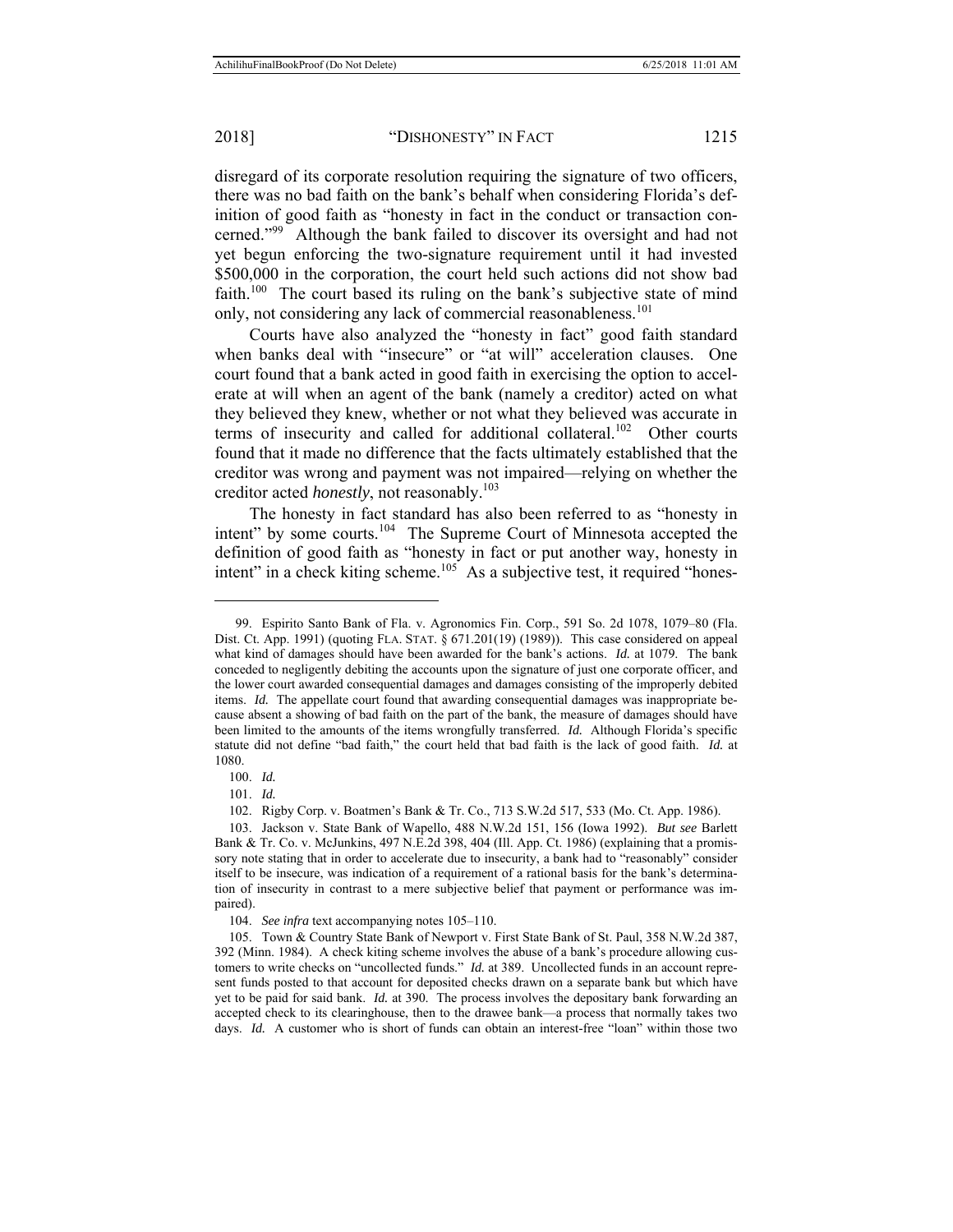ty of intent rather than absence of circumstances which would put an ordinarily prudent holder on inquiry."<sup>106</sup> The trial court found that there was evidence supporting that the bank had neither acted in bad faith nor acted with any dishonest intent to shift the kite loss to other banks.<sup>107</sup> Another case mentioned the honesty of intent test where a bank took from a corporation—in whose assets the bank had a security interest—cashier's checks given by the plaintiff for the purchase of the corporation's business and endorsed by the corporation's president.<sup>108</sup> The court found that the bank should be held to the honesty in fact standard only and had no duty to inquire into the potentially irregular nature of the transaction.<sup>109</sup> There was no indication that the bank had failed the honesty of intent test.<sup>110</sup>

A shift in the interpretation of "honesty in fact" occurred in *J.R. Hale Contracting Company v. United New Mexico Bank at Albuquerque*. 111 In this case, a debtor brought suit claiming the bank had wrongfully accelerated a \$400,000 promissory note despite a pre-existing relationship of excused late payments.<sup>112</sup> The court held that when a bank accelerates payments under a promissory note because it believes "in good faith" that the debtor's prospect for repayment is impaired, Section 1-208 of the UCC required the application of a subjective standard of good faith rather than an objective standard of commercial reasonableness.113 Nevertheless, the court held that the determination of the ultimate fact (i.e. whether the bank lacked a good faith belief in the impairment of its prospect for repayment) should be based on facts and circumstances surrounding the acceleration and not solely on the bank's testimony concerning its state of mind.<sup>114</sup>

The result of *J.R. Hale* meant that even under a subjective test of good faith, when the trier of fact evaluates the credibility of a bank's claims, the

 $\overline{a}$ 

114. *Id.*

days by waiting for the check to clear, writing a series of bad checks for deposit and withdrawal and thus creating fraudulent credit for the preceding check. *Id.* 

 <sup>106.</sup> *Id.* (quoting Eldon's Super Fresh Stores, Inc. v. Merrill Lynch, 207 N.W.2d 282, 287 (Minn. 1973)).

 <sup>107.</sup> *Town & Country State Bank of Newport*, 358 N.W.2d at 392. Rather, the bank's actions were an attempt to "carry" a long-established banking relationship with a customer who had previously rectified overdraft situations to see if the cash flow problem could be resolved. *Id.*

 <sup>108.</sup> Leininger v. Anderson*,* 255 N.W.2d 22, 25–26 (Minn. 1977).

 <sup>109.</sup> *Id.* at 29–30.

 <sup>110.</sup> *Id.* at 29.

 <sup>111. 799</sup> P.2d 581 (N.M. 1990).

 <sup>112.</sup> *Id.* at 583–84. The company had been a customer of the bank for approximately eleven years prior to this case. *Id.* at 583. During that time, the company entered into several revolving credit notes with the bank in increased amounts each time. *Id.* The bank continued to renew the notes on or about the due date despite the company's frequent late payments. *Id.* at 583–84. On those occasions, the bank never took action other than contacting the company to request payments be made up to date, which the company complied with. *Id.* at 584.

 <sup>113.</sup> *Id.* at 591.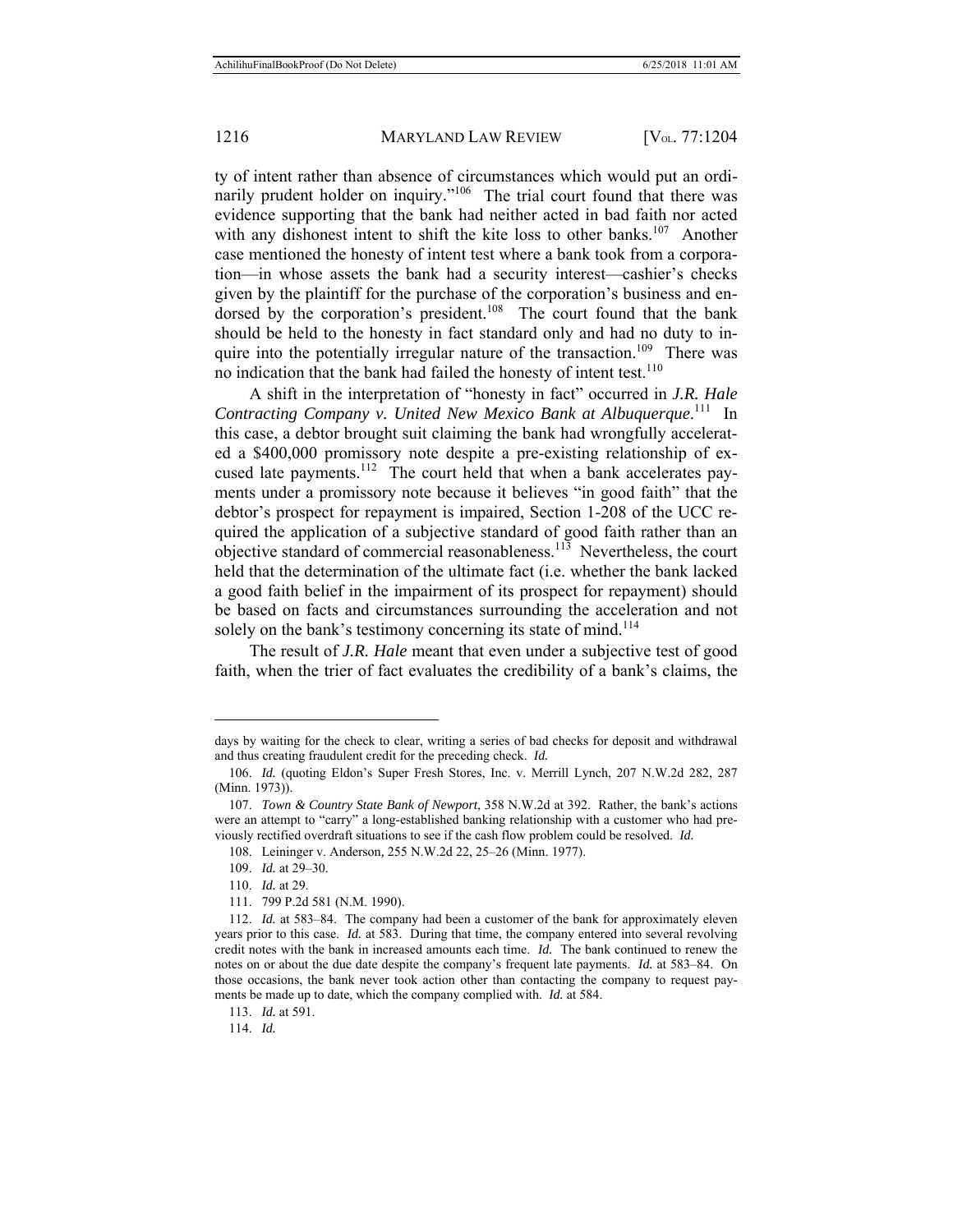fact-finder *may* take into account the reasonableness of that claim.<sup>115</sup> Consequently, the conduct and credibility of the bank may be tested by objective standards subject to proof and conducive to the application of reasonable expectations in commercial affairs.<sup>116</sup> The ruling in *J.R. Hale* signaled the change to come, thirteen years later, to the UCC's definition of good faith. $117$ 

> *2. The Incorporation of the "Observance of Reasonable Commercial Standards of Fair Dealing" Standard*

The 2003 amendment to the UCC's definition of good faith catapulted most of the fifty states' emulation of such standard within their own codes.118 Yet many years prior to the amendment, some courts had already incorporated commercial reasonableness into the good faith standard. In states that chose to adopt the change, their respective courts adjusted their analysis to include the objective, commercial reasonableness standard.<sup>119</sup> In K.M.C. Company v. Irving Trust Company,<sup>120</sup> the United States Court of Appeals for the Sixth Circuit held that a lender who refused to continue funding a line of credit under a loan agreement was nonetheless liable for lack of good faith when it failed to notify the borrower prior to termination and the borrower's business collapsed.<sup>121</sup> The court stated that the demand provision was subject to a good faith standard of reasonableness and fairness.<sup>122</sup> The court first examined the lender's subjective beliefs about the borrower's financial situation.<sup>123</sup> The court cautioned that such beliefs need not be correct, but must be *reasonable*. 124 If the lender's view was indeed reasonable, the court analyzed the reasonableness of the lender's response to the situation; the lender's actions would not violate the good-faith obligation so long as they represented the actions of a reasonable lender under similar circumstances.<sup>125</sup> The court held that although the loan officer rea-

 <sup>115.</sup> *Id.*

 <sup>116.</sup> *Id.*

 <sup>117.</sup> *See supra* Part I.C.2.

 <sup>118.</sup> *See supra* text accompanying note 59.

 <sup>119.</sup> *Id.* 

 <sup>120. 757</sup> F.2d 752 (6th Cir. 1985).

 <sup>121.</sup> *Id.* at 760.

 <sup>122.</sup> *Id.* "The demand provision is a kind of acceleration clause, upon which the Uniform Commercial Code and the courts have imposed limitations of reasonableness and fairness." *Id.*

 <sup>123.</sup> *Id.* at 761–62 (stating that if the loan officer's subjective beliefs were dispositive, the evidence would have likely been insufficient to support a breach of good faith).

<sup>124.</sup> *Id.* at 761. "While it is not necessary that [the loan officer has] been correct in his understanding of the facts and circumstances pertinent to his decision not to advance funds . . . to find that he made a valid business judgment in doing so, there must at least be *some* objective basis upon which a reasonable loan officer in the exercise of his discretion would have acted in that manner." *Id.*

 <sup>125.</sup> *Id.* at 761–62.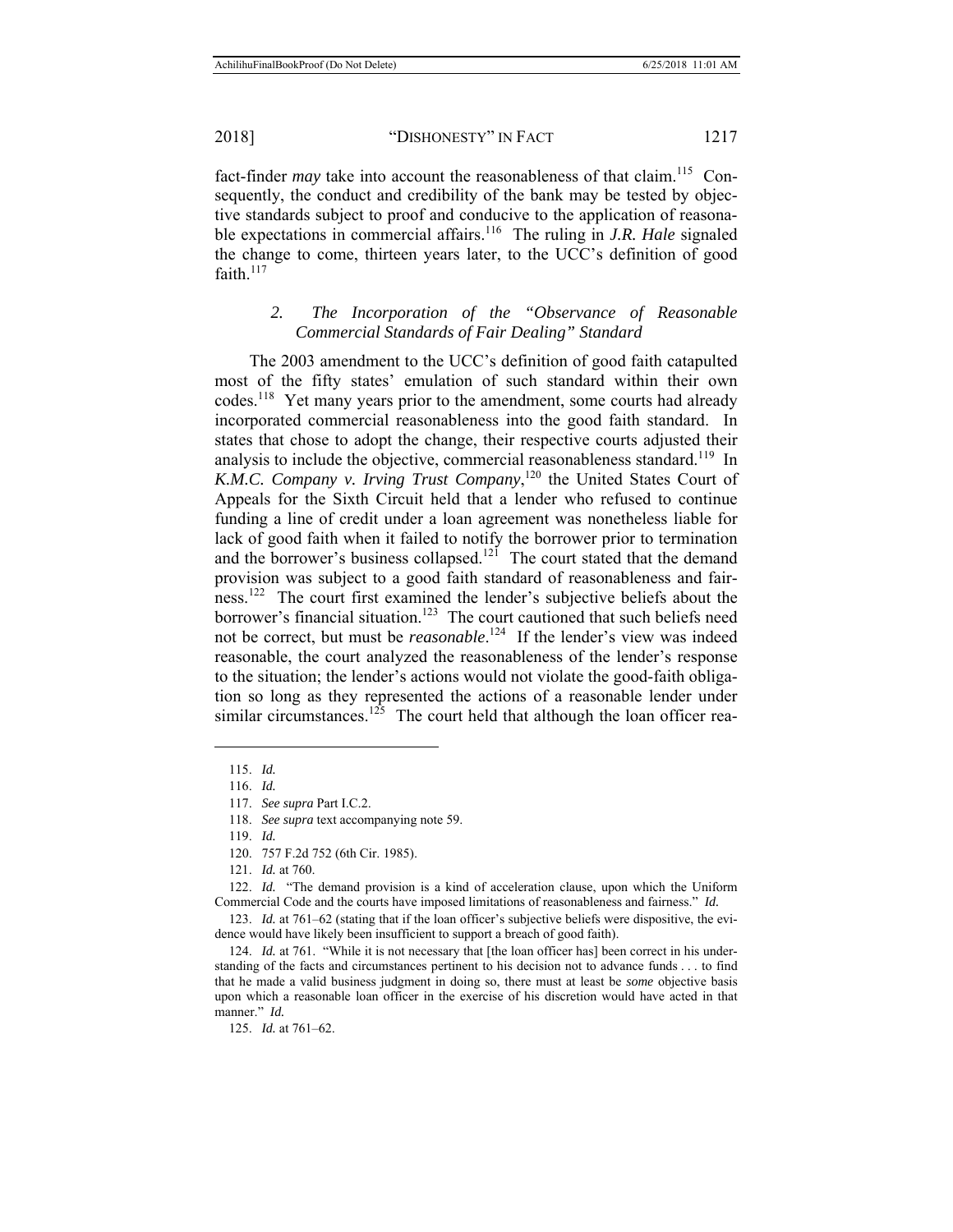sonably believed certain facts about the borrower's weakened financial condition, he did not act reasonably in refusing to advance the funds without prior notice, and thus violated his obligation of good faith.<sup>126</sup>

Two years later, in 1987, the United States Court of Appeals for the First Circuit considered whether a bank lacked good faith when terminating a credit arrangement in *Reid v. Key Bank of Southern Maine, Inc.*127 In this case, the plaintiffs entered into a  $$25,000$  credit agreement with the bank.<sup>128</sup> After three months, the bank abruptly discontinued its line of credit once receiving false information that the borrowers were mismanaging their business.<sup>129</sup> As a result, the plaintiffs lost their home and business.<sup>130</sup> Although the good faith standard at the time only included "honesty in fact," the trial judge concluded that the good faith test was to include an objective standard of reasonableness, which the defendant challenged.<sup>131</sup> Despite a loan agreement containing various provisions rendering the note payable on demand after enumerated events, the First Circuit held that the bank's failure to both warn the borrowers before terminating further credit advances and negotiate alternative solutions with the borrowers constituted bad faith.<sup>132</sup>

While the above cases do not encompass all outcomes in cases involving the good faith standard in relation to banks, the trend is certain: when a bank's action is called into question within an "honesty in fact" jurisdiction, the bank's own subjectivity of its actions takes precedence over any reasonable commercial practices. As a result, borrowers and other plaintiffs may be unsuccessful with bringing claims against banks, even in egregious situations. However, jurisdictions that include the addition of objective, commercial reasonableness to the definition of good faith often impose some level of accountability against banks where necessary. The stark difference between courts' analyses of the singular and two-prong classifications, and the ensuing impact on consumers, serves as a compelling reason for all states to adhere to Article 1's current definition of good faith.

#### II. ANALYSIS

This Part argues that Maryland should adopt the UCC's 2003 amendment to Article 1 in its entirety. Part II.A discusses how good faith under Title 1 of the MUCC, in its current state, fails to adhere to the basic (and

 <sup>126.</sup> *Id.* at 763.

 <sup>127. 821</sup> F.2d 9 (1st Cir. 1987).

 <sup>128.</sup> *Id.* at 11.

 <sup>129.</sup> *Id.*

 <sup>130.</sup> *Id.*

 <sup>131.</sup> *Id.* at 14.

 <sup>132.</sup> *Id.* at 16.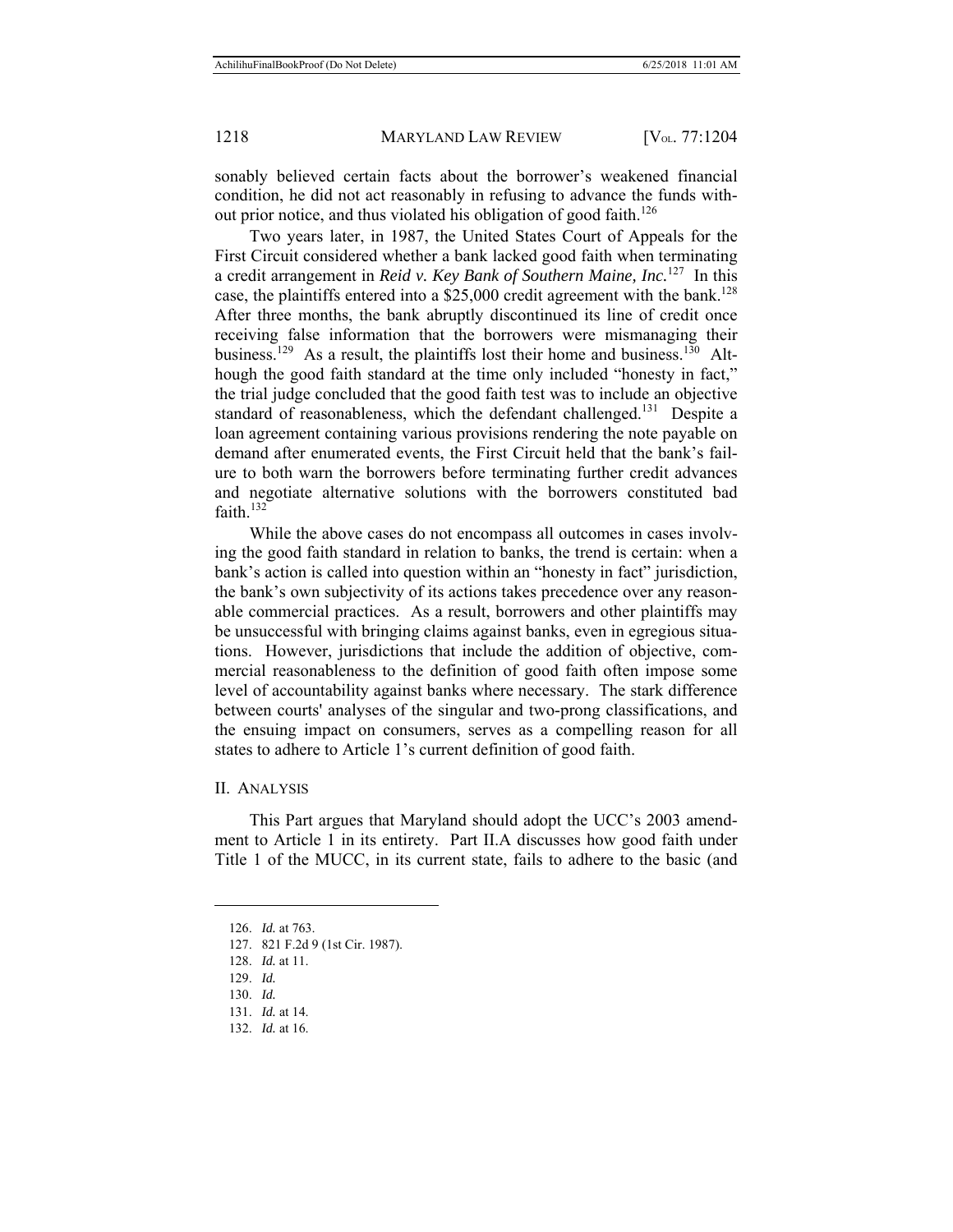arguably most important) principle of uniformity advanced by the UCC.<sup>133</sup> Next, Part II.B posits that the vague, subjective notion of "honesty in fact" pales in comparison, when interpreted by the courts and others, to the twoprong standard including the observance of reasonable commercial standards of fair dealing.<sup>134</sup> Part II.C explains how the MUCC's definition of good faith opens the door to abuse by banking institutions, and why amendment to Title 1 should be welcomed by all, including banks.<sup>135</sup> Finally, Part II.D advances possible theories as to why the Maryland legislature has failed to amend Title 1 to Article 1.<sup>136</sup>

### *A. Maryland's Departure from Article 1 Disrupts Uniformity Amongst States, Undermining the Essential Purpose of the Uniform Commercial Code*

The structure of the American legal system permits each state to implement laws that are deemed best for that state, either through administrative, judicial, or legislative procedure.<sup>137</sup> As a result, state law is only applicable within that particular state's jurisdiction.<sup>138</sup> Through a state's legislative process, an opportunity for adoption of critical uniform laws arises.<sup>139</sup> Although uniform laws set exemplary guidelines for states to follow, state legislatures may elect to reject them, enact them in entirety, or enact them with modifications.<sup>140</sup> Yet, there are a number of subject matters that necessitate adherence to uniform laws in *all* states.<sup>141</sup> Perhaps as one of the most prominent examples, commercial transactions almost always transcend state lines in one way or another. $142$ 

Article 1 is arguably the most critical of the UCC, setting the stage for the interpretation of other Articles. Article 1's goal is to achieve uniformity by providing definitions and general provisions that apply as default rules covering commercial transactions throughout the UCC, absent conflicting

 $\overline{a}$ 

 141. *See Acts*, UNIF. L. COMM'N, http://www.uniformlaws.org/Acts.aspx (last visited Apr. 13, 2018) (listing all of the completed acts by the Uniform Law Commission).

 <sup>133.</sup> *See infra* Part II.A.

 <sup>134.</sup> *See infra* Part II.B.

 <sup>135.</sup> *See infra* Part II.C.

 <sup>136.</sup> *See infra* Part II.D.

 <sup>137.</sup> *An Overview of the Uniform Commercial Code*, LAWINFO, https://resources.lawinfo.com/business-law/an-overview-of-the-uniform-commercial-code.html (last visited Apr. 13, 2018).

 <sup>138.</sup> *Id.*

 <sup>139.</sup> Deanna Barmakian & Terri Saint-Amour, *Uniform Laws and Model Acts*, HARV. L. SCH. LIBR. (May 9, 2017, 10:58 AM), https://guides.library.harvard.edu/unifmodelacts.

 <sup>140.</sup> *Id.*; *see* George A. Hisert, *Uniform Commercial Code: Does One Size Fit All?*, 28 LOY. L.A. L. REV. 219, 219 (1994) ("[O]ne of the basic precepts of federalism is the individual state's ability to experiment with alternative solutions to problems commonly shared with other states and to address those which may not exist in other states.").

 <sup>142.</sup> *See supra* note 137.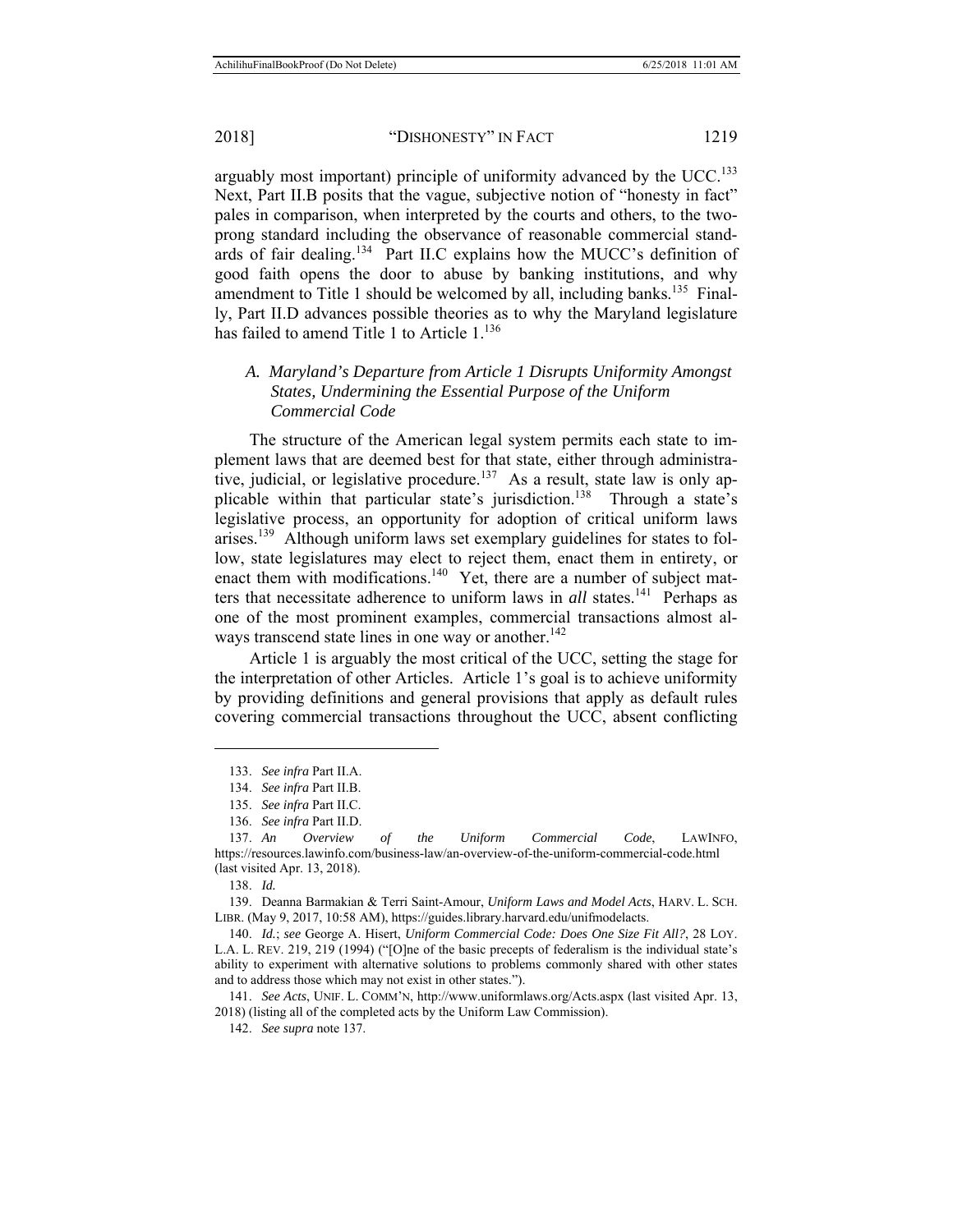$\overline{a}$ 

### 1220 MARYLAND LAW REVIEW [V<sub>OL.</sub> 77:1204]

provisions.143 In commenting, the original drafters stressed the point of the Uniform Commercial Code: "Uniformity throughout the American jurisdictions is one the main objectives of this Code; and that objective cannot be obtained without substantial uniformity of construction."144 The Permanent Editorial Board for the UCC thoroughly disapproved of non-uniform revisions to states' versions of the UCC, advocating for uniformity throughout state statutes regulating commercial transactions.<sup>145</sup> A crucial part of uniformity is looking toward other jurisdictions' analyses when interpreting provisions of the UCC.<sup>146</sup> With the vast, intricate set of topics governed by the UCC, and the large amount of cases concerning good faith, some semblance of consistency is needed.<sup>147</sup>

The official comments of the UCC suggest practical guidelines for the interpretation and application of UCC provisions to commercial transactions.148 The 2003 revision to Article 1 sought to maintain clarity in the midst of shifting business practices and advancement of the law.<sup>149</sup> Of the many revisions, the change of good faith's meaning under Section 1-201 to mean "honesty in fact and the observance of reasonable commercial standards of fair dealing" aligned with the definition of the previously amended Articles.<sup>150</sup> Furthermore, implementing the objective standard when measuring good faith substantially affects a court's determination whether good faith exists in cases falling under the entire UCC, not just individual arti-

 <sup>143.</sup> *UCC Article 1, General Provisions (2001) Summary*, UNIF. L. COMM'N, http://www.uniformlaws.org/ActSummary.aspx?title=UCC%20Article%201,%20General%20Pro visions%20(2001) (last visited Apr. 13, 2018).

 <sup>144.</sup> U.C.C. general cmt. at 2 (2017). The Comment's purpose was to "aid in viewing the Act as an integrated whole, and to safeguard against misconstruction." *Id.*

 <sup>145.</sup> *Joint Committees: Permanent Editorial Board for the Uniform Commercial Code (PEB)*, AM. L. INST., https://www.ali.org/about-ali/committees/joint-committees/ (last visited Apr. 13, 2018).

<sup>146</sup>**.** Brooks v. Transamerica Fin. Advisors, 57 So.3d 1153, 1159 (La. Ct. App. 2011).

 <sup>147.</sup> Harold Dubroff, *The Implied Covenant of Good Faith in Contract Interpretation and Gap-Filling: Reviling a Revered Relic*, 80 ST. JOHN'S L. REV. 559, 561 (2006) (listing the number of cases from 1945 through 2004 in which the phrase "Implied Covenant of Good Faith" appeared); *see also* Keith A. Rowley, The Often Imitated, But (Still) Not Yet Duplicated, Revised UCC Article 1 (Aug. 15, 2011) (unpublished manuscript), https://www.law.unlv.edu/faculty/rowley/RA1.081511.pdf (describing how uniformity "levels the playing field" across jurisdictions).

 <sup>148.</sup> Denise R. Boklach, *Commercial Transactions: U.C.C. Section 1-201(19) Good Faith—Is Now Time to Abandon the Pure Heart/Empty Head Test?*, 45 OKLA. L. REV. 647, 650 (1992); *see also* Szabo v. Vinton Motors, Inc. 630 F.2d 1, 4 (1st Cir. 1980) (rationalizing that the purpose of the official comments to the UCC is to promote uniform construction of the UCC).

 <sup>149.</sup> *See supra* note 143. Article 1's revision underwent several changes of a technical, nonsubstantive nature as well, such as the reordering and renumbering of sections and adding genderneutral terminology. *Id.*

 <sup>150.</sup> *See supra* note 143.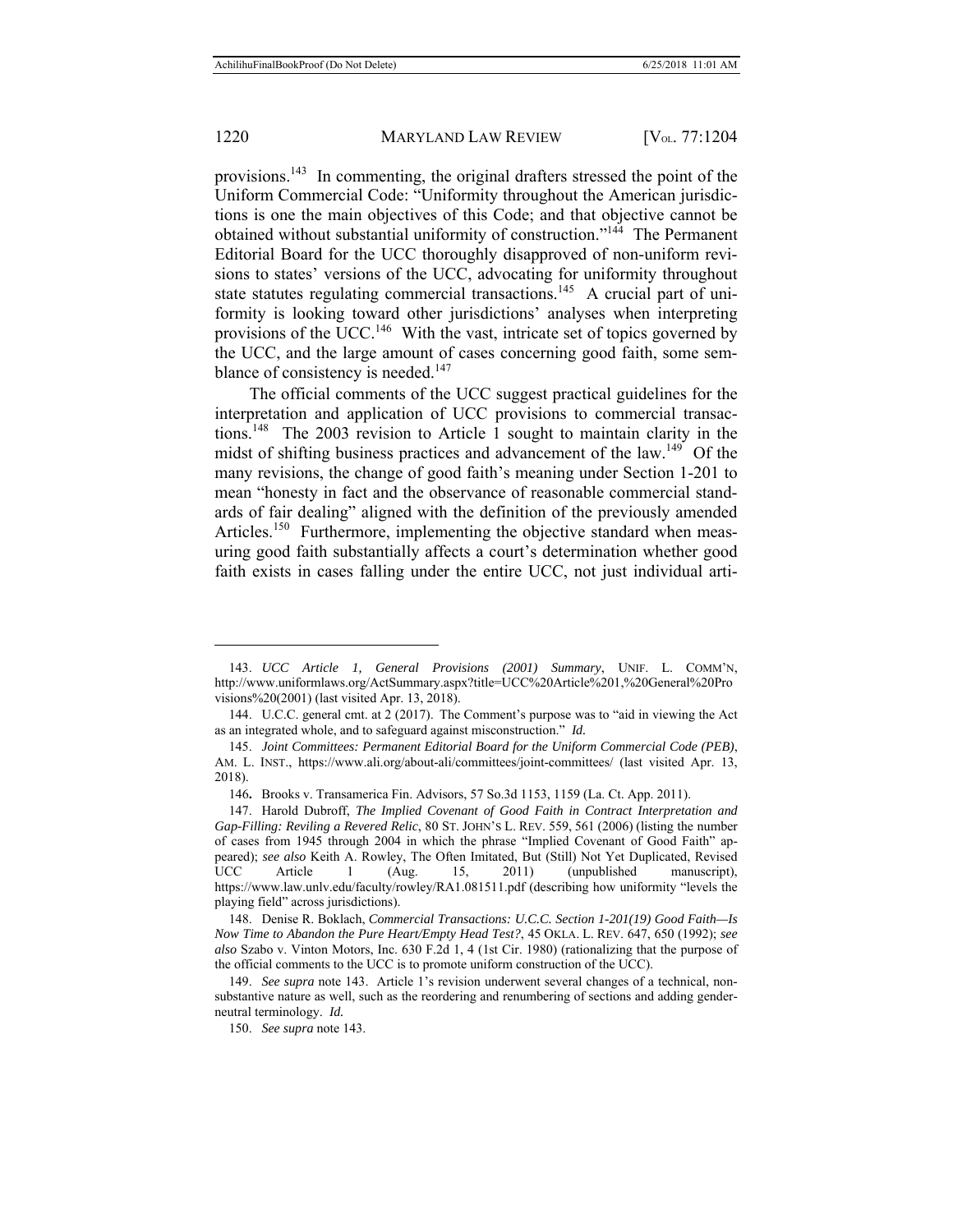cles.151 Simply put, Article 1's revisions finalized the UCC's movement toward modernization.<sup>152</sup>

Where there are deviations from the UCC, there should be a rebuttable presumption in favor of "uniformity for uniformity's sake."<sup>153</sup> Although those variations may not affect individual transactions, such variations inconvenience courts and lawyers who must stay informed of their existence and the implications of non-uniformity.<sup>154</sup> For instance, the drafting of documents or selection of governing law in multistate transactions would require attorneys to identify and compare each state's definition, and then select the best option for their client—steps that are undoubtedly timeconsuming.155

Banking transactions are rarely ever limited to or regulated within the confines of one state, rather crossing state lines in a myriad of ways, and litigation from one dispute can very well arise in multiple jurisdictions.<sup>156</sup> Maryland remains one of the few number of states without Article 1's definition of good faith.<sup>157</sup> Thus, the commercial standard by which Maryland banks conduct business should adhere to those other states for the sake of uniformity. By adopting Article 1 in full, Maryland's definition of good faith will be in line with other jurisdictions and truly further the purpose of the UCC.

## *B. "A Pure Heart and an Empty Head"158: Standing Alone, the Subjective Prong of Good Faith Remains Difficult to Determine and Triggers Confusing Interpretation*

Since the implementation of the UCC, many cases have centered on the question of whether parties exercised good faith in a variety of transactions.159 More recently, good faith theories have appeared in every stage of

 <sup>151.</sup> *Why States Should Adopt UCC Article 1*, UNIF. L. COMM'N, http://www.uniformlaws.org/Narrative.aspx?title=Why%20States%20Should%20Adopt%20UCC %20Article%201 (last visited Apr. 13, 2018).

 <sup>152.</sup> *Id.*

 <sup>153.</sup> Hisert, *supra* note 140, at 226–27.

 <sup>154.</sup> *Id.* at 227.

 <sup>155.</sup> Robert Levine, *Good Faith Under the Uniform Commercial Code: Part 1*, BLOGSPOT (Apr. 30, 2015, 8:07 AM), http://ucc-madeeasy.blogspot.com/2015/04/good-faith-under-uniformcommercial.html.

 <sup>156.</sup> Sparks, *supra* note 42, at 24 (explaining the ramifications of Maryland's current law).

 <sup>157.</sup> See *supra* text accompanying note 59.

 <sup>158.</sup> Me. Family Fed. Credit Union v. Sun Life Assurance Co. of Can., 727 A.2d. 335, 340 (Me. 1999) (referring to the subjective standard of good faith as "the pure heart and empty head" standard); *see also* Seinfield v. Commercial Bank & Tr. Co., 405 So.2d 1039, 1042 (Fla. Dist. Ct. App.) (noting that the Florida version of the UCC "seem[s] to protect the objectively stupid so long as he is subjectively pure at heart.").

 <sup>159.</sup> *See generally* U.C.C. CASE DIG. (West, eds. 2009) (providing up-to-date coverage of all 50 states interpreting and applying the UCC).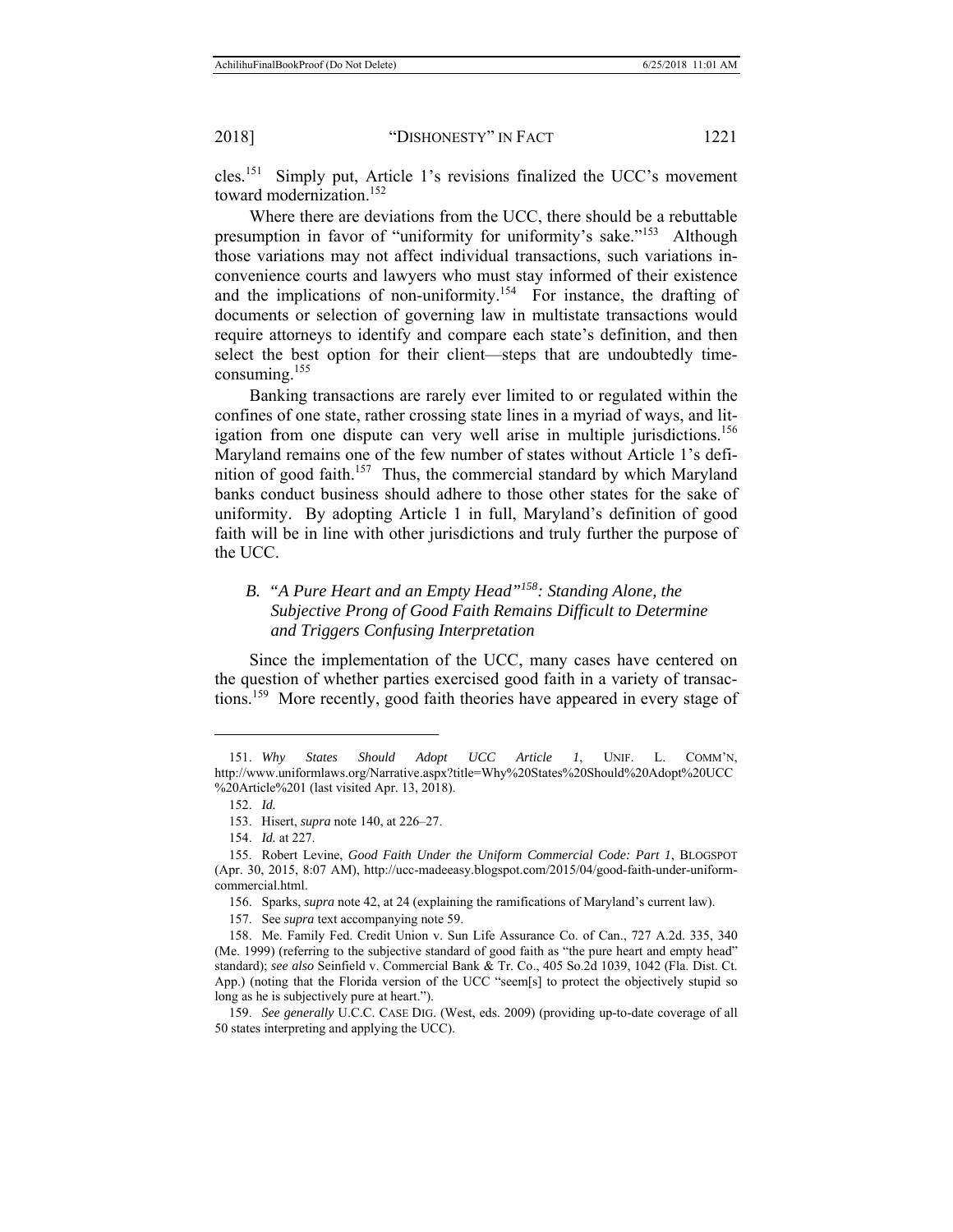the lending relationship, from loan negotiation to retaking collateral to extending lines of credit.<sup>160</sup> To determine the meaning of good faith, one must bear in mind the following considerations: (1) the specific language under Section 1-201; (2) additional language under applicable articles; and (3) official comments to the statute.<sup>161</sup>

How a court construes the meaning of good faith under the MUCC, and in other states with solely the subjective standard, can be seemingly arbitrary.<sup>162</sup> Gauging "honesty in fact" is an "essentially subjective test which focuses on the state of mind of the person in question."163 Essentially, courts must ascertain the thought process of individuals, and often corporations as well, and whether they were truthful and behaved honestly, from their own perspective.<sup>164</sup> But how does one effectively prove a dishonest state of mind of an individual, let alone a business entity?

Prior to Revised Article 1, the UCC did not provide instructions to the courts on how to interpret this "white heart" test.<sup>165</sup> The ensuing confusion strips good faith of any practical meaning, rendering it nothing but an empty expression and diminishing its value where it is most needed. 166 The subjective standard is vague at best, functioning as "too limited to be taken seriously in the performance and enforcement context . . . ."167 Furthermore, the subjective standard provides no guidelines to a court for a bank's behavior where its honest intent blurs the lines with negligence or lack of diligence. A single good faith definition will clarify confusion as to which standard applies in the multiple subjects that are governed by the  $UCC$ .<sup>168</sup> For example, Maryland courts would no longer need to differentiate between a merchant or a non-merchant to determine the relevant standard of good faith.169

164. Rowley, *supra* note 147, at 4.

 <sup>160.</sup> Paul Matthew Jones, *Good Faith Theories of Lender Liability*, 48 LA. L. REV. 1181, 1185–86 (1988).

 <sup>161.</sup> Boklach, *supra* note 148, at 650.

 <sup>162.</sup> *Id.* at 647 (stating "[i]n some respects, good faith is a bit like obscenity, i.e., the judge knows it when he sees it." (referencing a quote by Justice Stewart in his attempt to define obscenity in Jacobellis v. Ohio, 378 U.S. 184, 197 (1964))).

 <sup>163.</sup> Bowling Green, Inc. v. State St. Bank & Tr. Co., 425 F.2d 81, 85 (1st Cir. 2005); Prenger v. Baker, 542 N.W.2d 805, 808 (Iowa 1995) ("This definition has been universally interpreted to require a wholly subjective test examining what the party actually believed at the time of the transaction.").

 <sup>165.</sup> The subjective standard of good faith has been alternatively coined the "white heart" test. Eldon's Super Fresh Stores, Inc. v. Merill Lynch, Pierce, Fenner & Smith, Inc., 207 N.W.2d 282, 287 (Minn. 1973).

 <sup>166.</sup> Steven J. Burton, *Good Faith in Articles 1 and 2 of the U.C.C.: The Practice View*, 35 WM. & MARY L. REV. 1533, 1535 (1994).

 <sup>167.</sup> *Id.*

 <sup>168.</sup> Boklach, *supra* note 148, at 676.

 <sup>169.</sup> *Id.*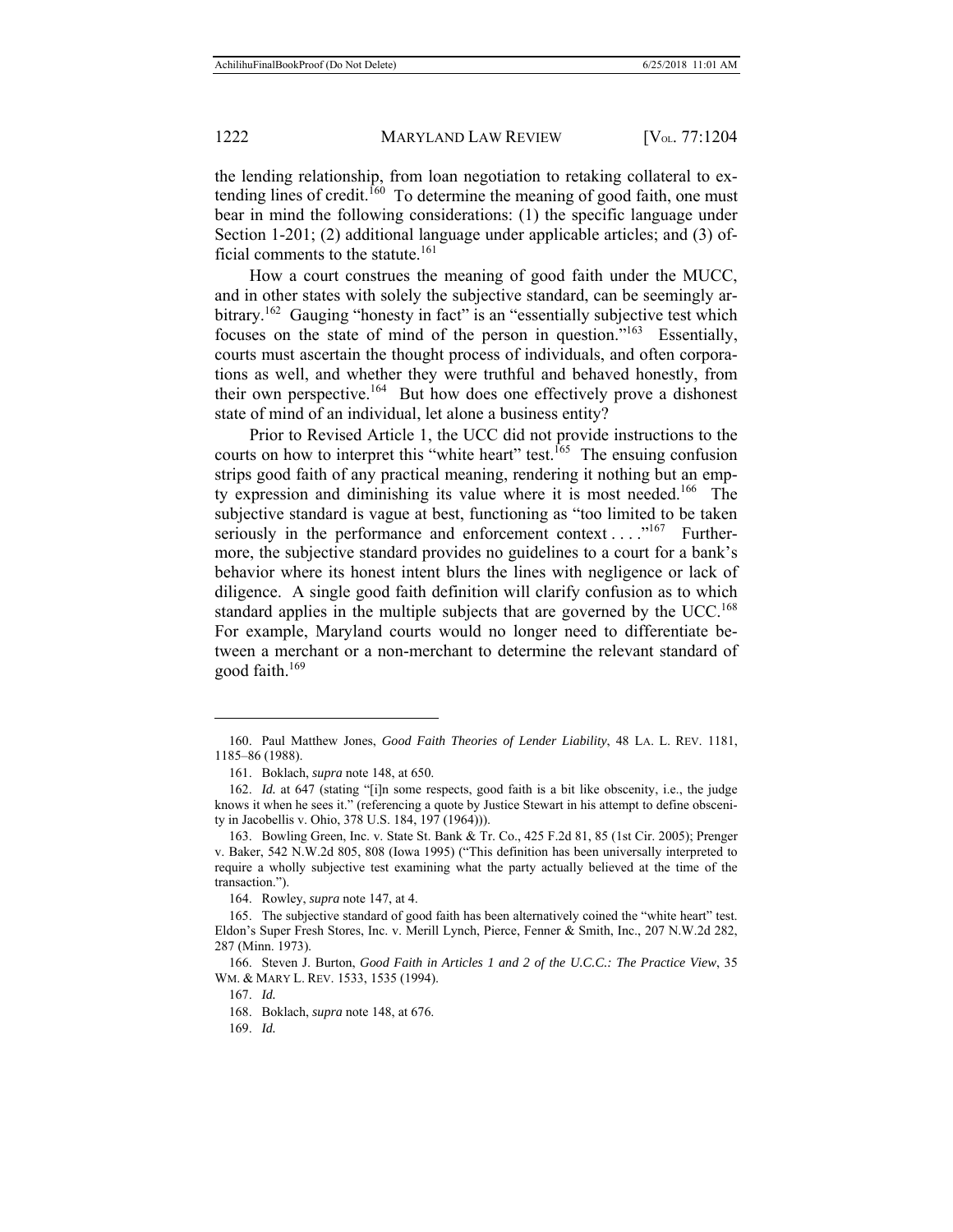In order to serve its purpose, good faith "requires some objective standard tied to commercial reasonableness."170 Without such an objective standard, good faith has no logical meaning. There may be differing opinions as to what exactly reasonable commercial standards of fair dealing are, as even courts within the same district often reach different conclusions based on the particularized facts and evidence.<sup>171</sup> There will always be potential barriers to predicting the outcome of cases.<sup>172</sup> However, adding an objective component *should* only lead to more equitable outcomes.<sup>173</sup> Ultimately, the purely subjective standard does not account for the actions of a reasonable individual, and gives leeway to actions that are offensive but not definitively dishonest.<sup>174</sup> The standard also fails to consider how UCC transactions should embody fairness and commercial reasonableness.<sup>175</sup> It sensibly follows that commercial transactions falling underneath the MUCC should include objectivity; otherwise, there is no ascertainable benefit in having the standard at all.<sup>176</sup>

### *C. Standing Alone, the Subjective Standard Tips the Balancing Scale of Justice in Favor of Banks, Leaving Lender Liability Unchecked*

Lender liability cases typically involve a bank's abuse of its institutional power over a borrower in order to protect its own interests.<sup>177</sup> Extending a good faith obligation to the lender-borrower relationship serves as an effective means of addressing the potential abusive practices of banks. $178$ An alarming trend in cases decided solely under the subjective standard

 <sup>170.</sup> E. Allen Farnsworth, *Good Faith Performance and Commercial Reasonableness Under the Uniform Commercial Code*, 30 U. CHI. L. REV. 666, 671 (1963). *But see* Jones, *supra* note 160, at 1196 ("In an unstable industry, with a diverse group of lenders, a reasonable standard may be difficult to ascertain.").

 <sup>171.</sup> Boklach, *supra* note 148, at 686.

 <sup>172.</sup> *Id.*

 <sup>173.</sup> *Id. But see* JAMES J. WHITE & ROBERT S. SUMMERS, HANDBOOK OF THE LAW UNDER THE UNIFORM COMMERCIAL CODE § 26-3, at 1089–90 (2d ed. 1980) (positing that the result of most cases would be the same under either good faith standard).

 <sup>174.</sup> William H. Lawrence & Robert D. Wilson, *Good Faith in Calling Demand Notes and in Refusing to Extend Additional Financing*, 63 IND. L. J. 825, 833 (1988); *see* Farnsworth, *supra* note 170, at 672 ("Both common sense and tradition dictate an objective standard for good faith performance."); *id.* at 674 (limiting the definition of good faith to honesty in fact alone left the concept "enfeebled").

 <sup>175.</sup> Lawrence & Wilson, *supra* note 174, at 833.

 <sup>176.</sup> *Id.*

 <sup>177.</sup> Kenneth J. Goldberg, *Lender Liability and Good Faith*, 68 B.U. L. REV. 653, 654 (1988). "[E]ven the most sophisticated borrower is subject to the discretionary judgment of a lender under many loan agreements, a situation in which the lender may potentially abuse its institutional power." *Id.* at 665–66 (footnote omitted). *See generally* State Nat'l Bank of El Paso v. Farah Mfg. Co., 678 S.W.2d 661, 686 (Tex. App. 1984) (noting that the borrower established economic duress by showing that the lender implied that the loan would be called if a former CEO, disliked by the lender, resumed management of the borrower company).

 <sup>178.</sup> Goldberg, *supra* note 177, at 657.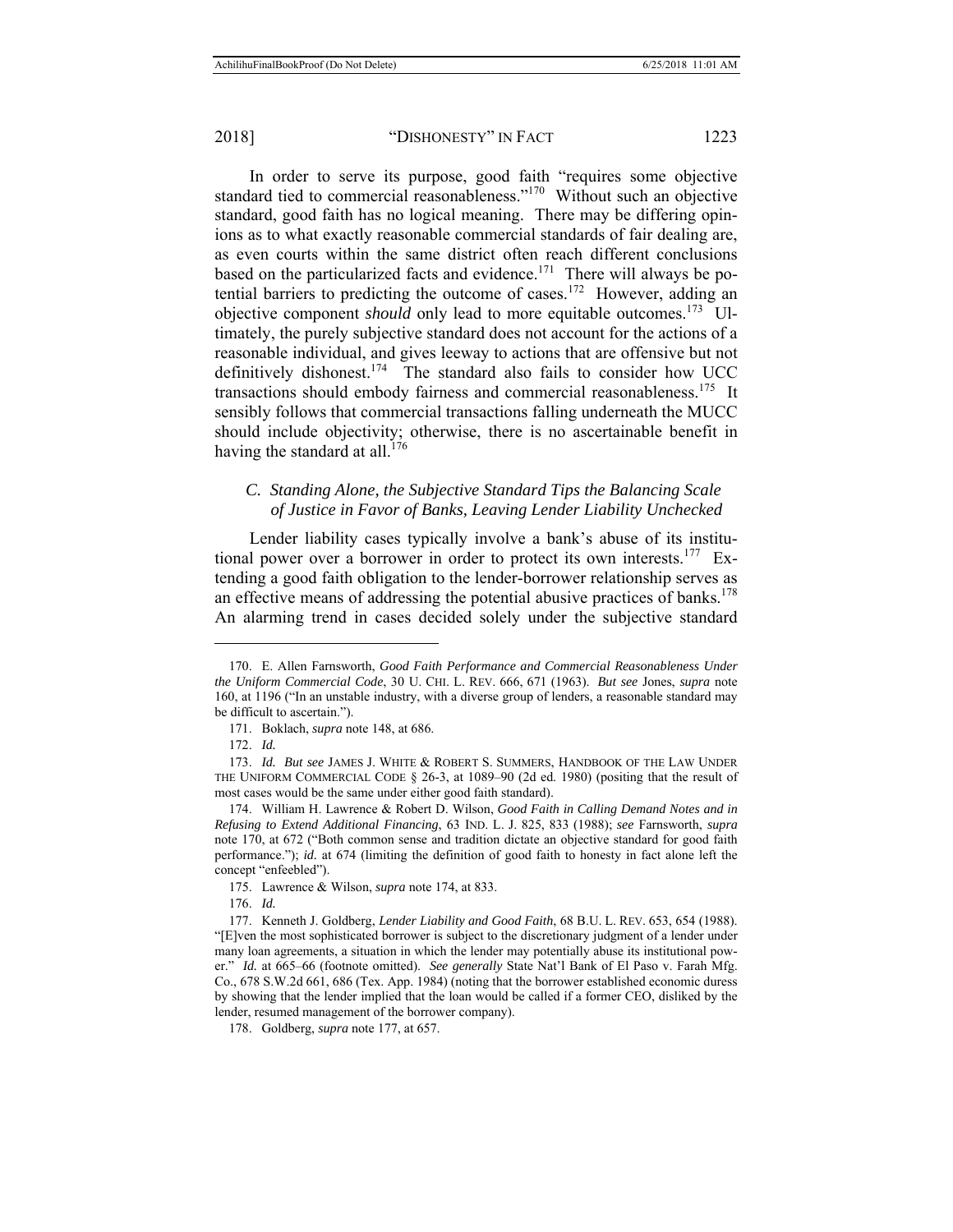shows that banks were often not held accountable for their behavior if a court determined they acted with "honesty," even where the consequences were detrimental.<sup>179</sup> Examples of banks violating their duty of good faith include: exercise of undue control over the borrower's business; improper acceleration of a note and/or declaration of default; failure to provide advance notice of a default or termination of credit; creation of excuses to avoid extensions of credit or advances on funds; improper exercise of offsets; adding additional loan conditions; improper foreclosure and disposition of collateral; and not providing reasonable notice to cure defaults.<sup>180</sup>

From the beginning stages of drafting the UCC, advocates for the banking industry played a large role in its developments—particularly the Section on Corporation, Banking and Business Law of the American Bar Association.<sup>181</sup> Without surprise, banking advocates have baulked at the idea of incorporating the objective reasonableness standard—resistance that spans more than half a century.<sup>182</sup> During the drafting and revision process, the concept of good faith (which included variations of an objective component) faced criticism for allegedly creating an impossible standard for brokers, banks, and similar institutions to observe at all times.<sup>183</sup> Thus, the standard was abandoned to alleviate concerns of business people and business lawyers alike.184 Commentators believed that the "moralistic" nature of the concepts of "good" and "bad" faith have led to a "sue the bank" mentality, making banks a favorable target by plaintiffs during economic turmoil.185 In recent times of nearly all states' conformity with Article 1 of the UCC, there has been no clear explanation by Maryland's banking advocates

 $\overline{a}$ 

183*.* Malcolm et al., *supra* note 182, at 131.

184. *Id.* at 127.

 <sup>179.</sup> *See supra* Part I.C.1.

 <sup>180.</sup> Brian Mahany, *Bank's Duty of Good Faith*, JUDGE LANG & KATERS & MAHANY L., https://www.lenderliabilitylawyer.com/video.php?article=brian-mahany-good-faith-lender\_57 (last visited Apr. 13, 2018).

 <sup>181.</sup> Walter D. Malcolm, *The Proposed Commercial Code*, 6 BUS. LAW. 113, 113 (1951).

 <sup>182.</sup> The 1951 ABA committee report, which objected to the objective standard of good faith, expressed concern that including such would require courts to invoke difficult considerations of usages of trade, customs, and practices. Walter D. Malcolm et al., *Report of Committee on the Proposed Commercial Code*, 6 BUS. LAW. 119, 128 (1951); *see, e.g.*, Werner F. Ebke & James R. Griffin, *Lender Liability to Debtors: Toward a Conceptual Framework*, 40 SW. L. J. 775, 798 (1986) (asserting that duty of good faith "provides no objectively identifiable guidelines concerning the bounds of legally permissible conduct. . . ." and it is "inconsistent with the basic notion of fairness that notice be given as to what activities are legally permitted or prohibited."); Loeb H. Granoff, *Emerging Theories of Lender Liability: Flawed Application of Old Concepts*, 104 BANKING L. J. 492, 499 (1987) (stating that the obligation of good faith has been at times misused by borrowers "as a specious weapon for recovery").

 <sup>185.</sup> *See* Mark Snyderman, *What's So Good About Good Faith? The Good Faith Performance Obligation in Commercial Lending*, 55 U. CHI. L. REV. 1335, 1337 (1988); Granoff, *supra* note 182, at 515.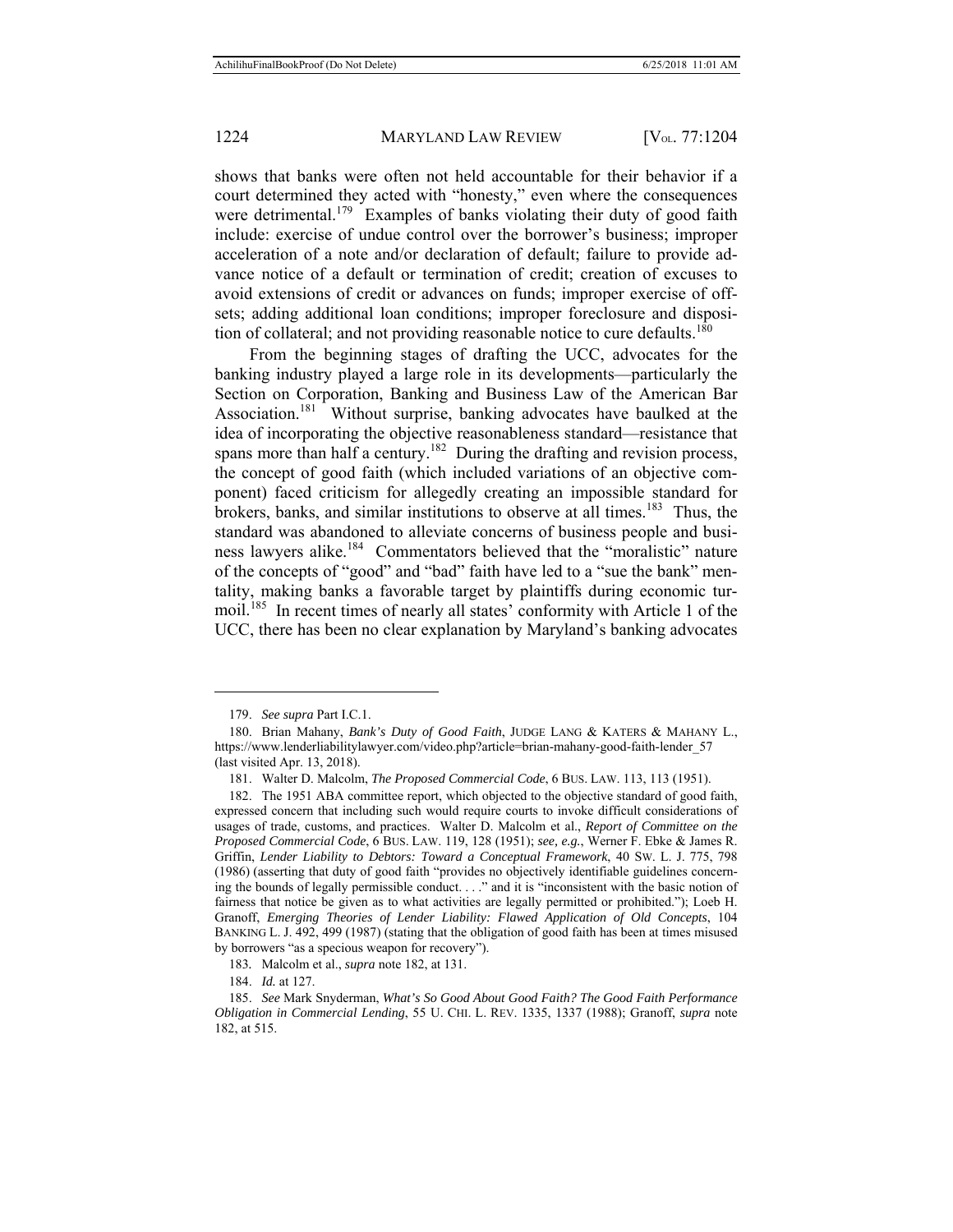$\overline{a}$ 

2018] "DISHONESTY" IN FACT 1225

as to why adding the objective definition is not in the best interest of commercial practices for all.<sup>186</sup>

The subjective standard of good faith has faced substantial criticism in the creditor-debtor context, one being that the standard grants creditors excessive leeway that imposes a difficult burden of proof on the debtor.<sup>187</sup> As one judge adequately phrased this concern:

[A] purely subjective test is subject to arbitrary abuse. It would allow a creditor to be unreasonable and place the debtor in an unjust position since the creditor might at any time call the entire debt and require the debtor to prove the non-existent state of mind of the creditor. Thus, under this interpretation, the code would permit a creditor to destroy a viable contractual relationship without requiring him to justify his actions.<sup>188</sup>

For example, where insecurity clauses are present, the subjective standard of honesty of fact is undoubtedly insufficient to balance the interests of both parties. "A declaration of insecurity is a unilateral decision made by the creditor which places a severe hardship upon the debtor. This hardship is unjust if the creditor's decision is unreasonable or based upon mistaken facts which the creditor may honesty believe to be true."189 Professor Grant Gilmore, one of the original UCC drafters, warned against the use of insecurity clauses as a "charter of irresponsibility" for creditors.<sup>190</sup> Simply put, in a space where consumers enter commercial contracts with less bargaining power and control, the subjective definition can be problematic and is more advantageous to banks.<sup> $191$ </sup> Incorporating a commercially reasonable objective standard is a fairer standard for courts to enforce against all parties.<sup>192</sup>

 <sup>186.</sup> *See supra* text accompanying notes 84–86.

 <sup>187.</sup> Universal C.I.T. Credit Corp. v. Shepler, 329 N.E.2d 620, 626 (Ind. Ct. App. 1975) (Garrard, J., concurring); *see also* Goldberg, *supra* note 177, at 679 (arguing that the *K.M.C.* standard of good faith will deter malicious lender actions while a wholly subjective approach will not).

 <sup>188.</sup> *Universal C.I.T. Credit Corp.*, 329 N.E.2d at 626 (footnotes omitted).

 <sup>189.</sup> Richards Eng'rs, Inc. v. Spanel, 745 P.2d 1031, 1033 (Colo. App. 1987).

 <sup>190.</sup> GRANT GILMORE, SECURITY INTERESTS IN PERSONAL PROPERTY 1197 (1965).

 <sup>191.</sup> Jones, *supra* note 160, at 1195. Another concern of the subjective test is how the borrower is also subjected to their lender's risk adversity, an uncontrollable factor, by being forced to behave in a manner that will not alarm their lender. *Id.*; *see also Lending Liability Lawyers*, JUDGE, LANG & KATERS AND MAHANY L., https://www.lenderliabilitylawyer.com (last visited Apr. 13, 2018) (stating that banks have too much power and large businesses are at their mercy).

<sup>192.</sup> U.C.C. § 1-201(b)(20) cmt. 20 (2017) ("Although 'fair dealing' is a broad term that must be defined in context, it is clear that it is concerned with the fairness of conduct rather than the care with which an act is performed. This is an entirely different concept than whether a party exercised ordinary care in conducting a transaction."). *But see* Clayton P. Gillette, *Limitations on the Obligation of Good Faith*, 1981 DUKE L. J. 619, 637 (1981) (arguing that the ambiguity of an expanded good faith definition would cause remedies to be administered arbitrarily and unevenly by courts).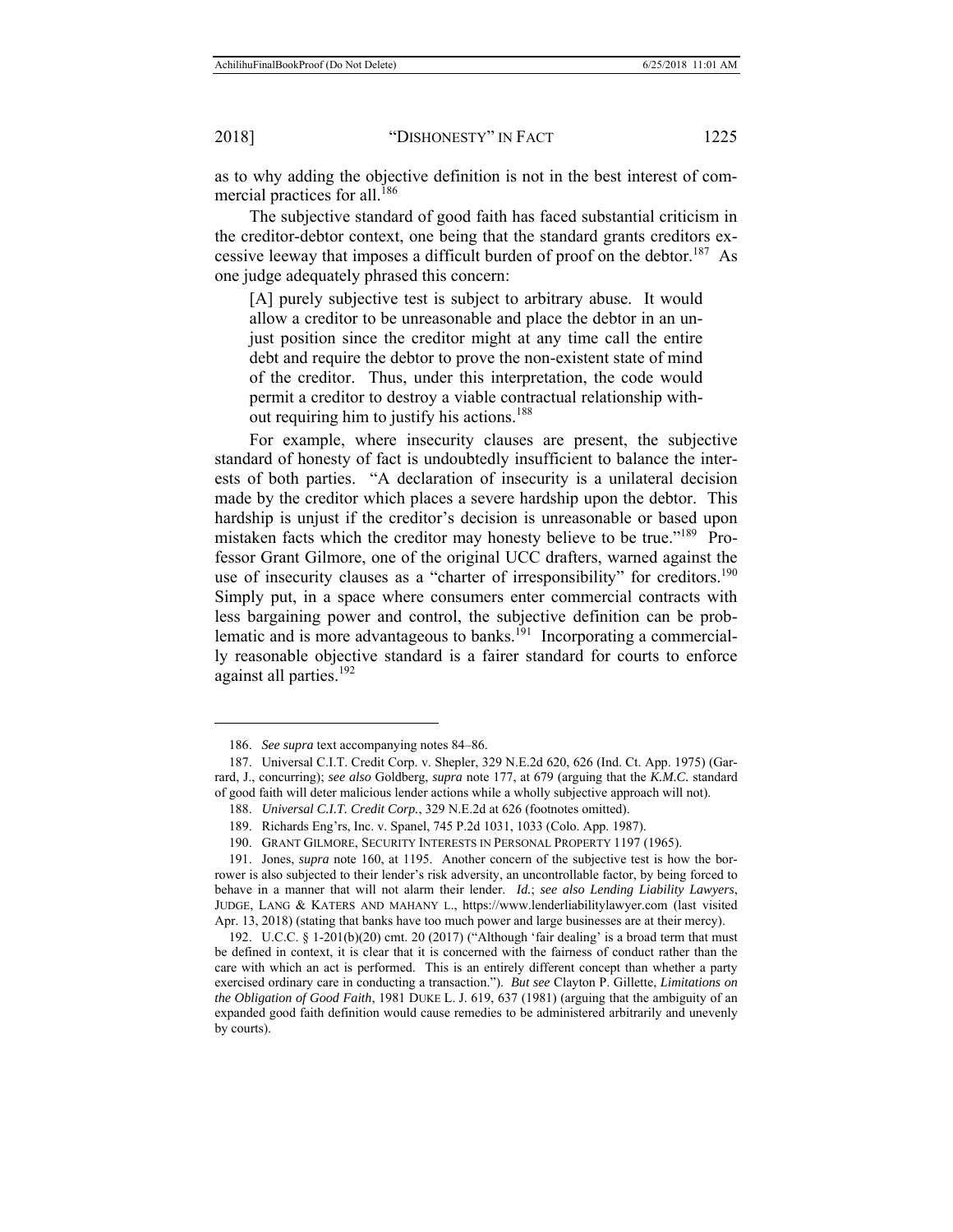$\overline{a}$ 

### 1226 MARYLAND LAW REVIEW [V<sub>OL.</sub> 77:1204]

Another concern is the possibility of contract drafters for banking entities, who have the freedom to create their own forms and terms, employing choice of law provisions that allow them to select Maryland law, which would reduce their level of accountability.<sup>193</sup> Forum shopping may also run rampant.<sup>194</sup> In most commercial contracts or transactions, consumers rarely have the ability to bargain either choice of law or the forum—provisions left to commercial entities' choosing.<sup>195</sup> In all, the very nature of a consumer's relationship with a bank is one of unequal power.

Maryland's banking industry and its advocates should not fear an abrupt change to the standard of good faith for three reasons. First, imposing an objective standard can be beneficial to individuals *and* banks by providing determinate procedures as a defense to any claims, preventing frivolous lawsuits.<sup>196</sup> The purpose of the UCC's requirement of good faith can be traced back to protecting parties' expectations of the agreement, and the objective standard can help courts frame the reasonableness of those expectations.197 Second, guidelines exist to assist financial institutions with meeting the objective component of the good faith standard within the assorted topics covered by the UCC.<sup>198</sup> Third, incorporating the objective standard will not negate the subjective portion—a bank may still operate on subjective beliefs in its decisionmaking, but with an objective limitation that curtails improper actions by the bank.<sup>199</sup> The days of banks behaving with lit-

 196. Burton, *supra* note 166, at 1535. *But see* Snyderman, *supra* note 185, at 1338 (arguing that the objective portion of the good faith standard, in a lender liability context, "upset[s] the reasonable expectations of the parties and significantly limit[s] the flexibility available to lenders and borrowers in furtherance of commercial transactions.").

 <sup>193.</sup> Sparks, *supra* note 42, at 24–25.

 <sup>194.</sup> *Id.* at 25. Forum shopping is the practice of litigants selecting courts most likely to provide a favorable judgment by employing a forum selection clause, which courts tend to enforce when concerning commercial agreements. 17A AM. JUR. 2D Contracts § 253 (2018).

 <sup>195.</sup> Marty Gould, *The Conflict Between Forum-Selection Clauses and State Consumer Protection Laws: Why Illinois Got It Right in* Jane Doe v. Match.com, 90 CHI.-KENT L. REV. 671, 699 (2015) (discussing how the forum-selection and choice of law clauses in contracts can cause the "wholesale displacement of state consumer protection laws"); *see also* James J. Healy, *Consumer Protection Choice of Law: European Lessons for the United States*, 19 DUKE J. COMP. & INT'L L. 535, 535 (2009) (pointing out how American courts do not always apply the public policy violation exception in consumer contracts, often leaving consumers unprotected).

 <sup>197.</sup> Jones, *supra* note 160, at 1191.

 <sup>198.</sup> Mark E. Wilson & Jeremy D. Kerman, *What is Good Faith? Subjective and Objective Standards for Banks Accepting Payment Orders*, A.B.A. BANKING L. COMM. J. (Mar. 2012), http://apps.americanbar.org/buslaw/committees/CL130000pub/newsletter/201203/wilson-

kerman.pdf (pointing out that the Federal Financial Institution Examination Council established guidelines for meeting the objective component in regards to funds transfers, especially Internet schemes such as "phishing" frauds).

 <sup>199.</sup> Jones, *supra* note 160, at 1196 ("Put another way, certain actions of the lender, such as foreclosing when fully secured and when the borrower was not in default, invade too far the expectations of the borrower."). *But see* Farnsworth, *supra* note 170, at 672 (questioning the need for an objective test if a court, in attempting to evaluate the credibility of a claim, also considers the reasonableness or unreasonableness of the claim even under the honesty-in-fact test).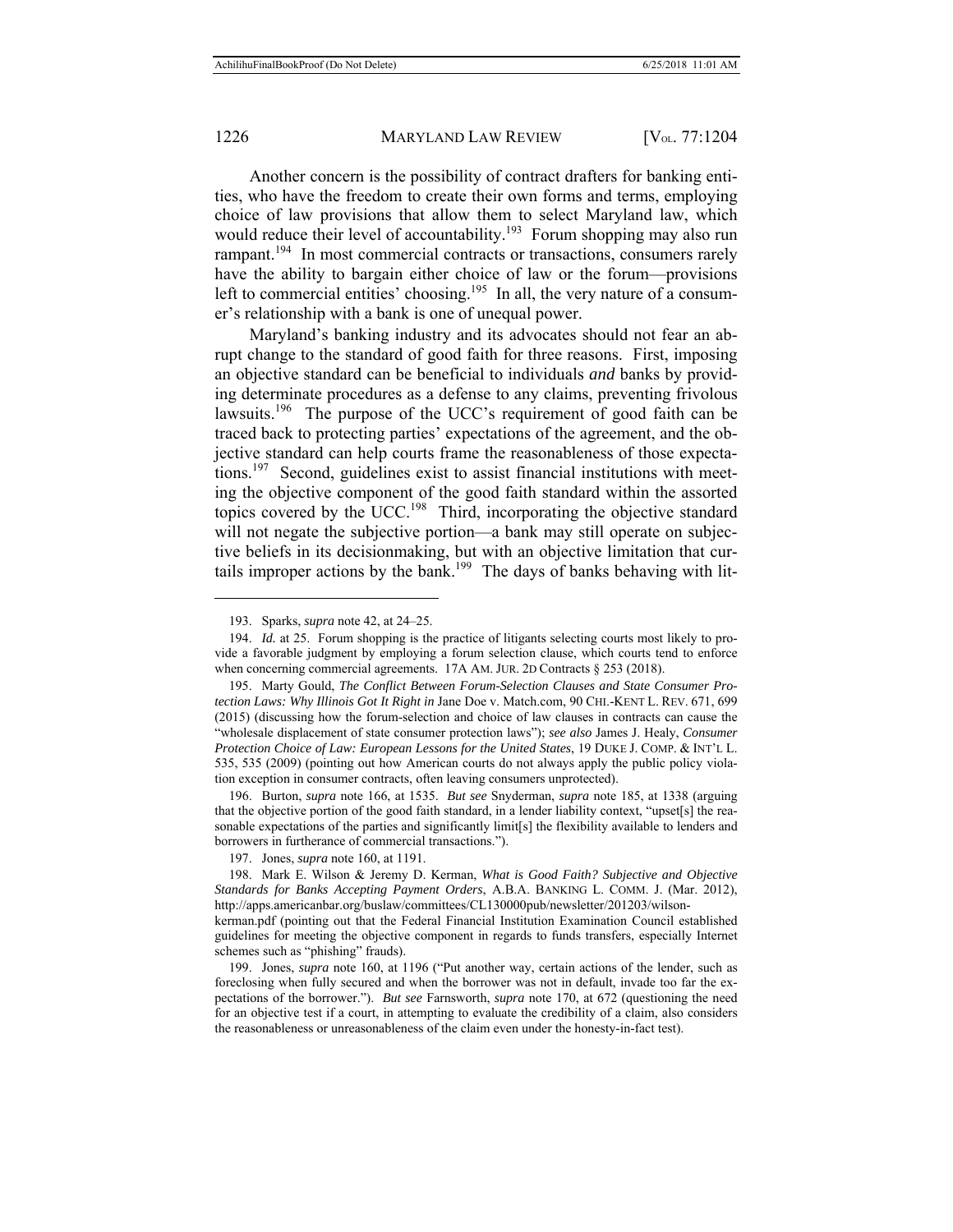tle repercussions are long gone, and with lender liability continuously evolving, judges and juries are no longer privy to finding all actions of a bank as just and fair. $200$ 

### *D. Maryland as a Lone Wolf: Potential Theories as to Why Maryland Has Yet to Adopt Article 1*

The Maryland legislature has never shied away from adopting parts of the UCC, embracing Article 1 (in-part) along with every other Article within the UCC. Why, then, has the Maryland legislature chosen to apply the two-prong standard of good faith to Title 2 only, effectively subjecting merchants to a different level of judicial scrutiny unlike most other jurisdictions? This question invokes a number of theories. Perhaps it was an unintentional oversight, as evidenced by the House Bill 700's Fiscal and Policy Note.<sup>201</sup> The definition of good faith within the Fiscal and Policy Note's analysis portion (which is meant to describe the proposed changes to any bill) did not differ from the definition found in the current law segment (which is meant to state the law as it stood prior to any amendments).  $202$ Perhaps this discrepancy was a drafting error, meaning that the legislature's intention was to include the subjective-objective definition all along.

Another theory involves the challenging landscape of Maryland's banking industry, still combating low interest rates, increased regulatory demands after the recession, and pressure from shareholders.<sup>203</sup> As a state with many community-based banks, constant regulatory and legislative changes would require additional funding to accommodate additional training.204 Perhaps it is more beneficial to Maryland banks (and those who advocate for them) to avoid any changes to comply with the UCC while still undergoing a recovery process, if ever at all. Furthermore, Maryland, a state recently recognized as one of the most undesirable places to start a business, faces mounting pressure to become more business-friendly.<sup>205</sup>

 <sup>200.</sup> *See* JUDGE, LANG & KATERS AND MAHANY L., *supra* note 191. *But see* Snyderman, *supra* note 185, at 1338 ("[Objective reasonableness] creates a needless presumption that allows judges and juries to substitute their conceptions of reasonableness and fairness for those of parties more knowledgeable about the realities of the market. The inconsistent application of the good faith doctrine to lending practices adds uncertainty and other costs to business transactions in abrogation of the fundamental purposes of commercial law.").

 <sup>201.</sup> *See supra* note 92 and accompanying text.

 <sup>202.</sup> *Id.*

 <sup>203.</sup> Carrie Wells, *The Number of Community Banks in Maryland is Shrinking*, BALT. SUN (Oct. 16, 2015, 9:08 PM), http://www.baltimoresun.com/business/bs-bz-bank-mergers-20151016 story.html.

 <sup>204.</sup> *Id.*

 <sup>205.</sup> Jeffrey Ferguson, Opinion, *Can Larry Hogan Keep Maryland Open for Business?*, WASH. POST (Feb. 19, 2016), https://www.washingtonpost.com/opinions/can-larry-hogan-keepmaryland-open-for-business/2016/02/19/32a56d90-cea1-11e5-88cd-

<sup>753</sup>e80cd29ad\_story.html?utm\_term=.7531148f22dc; Jeff Jeffrey, *Md. Ranks Among Worst States*